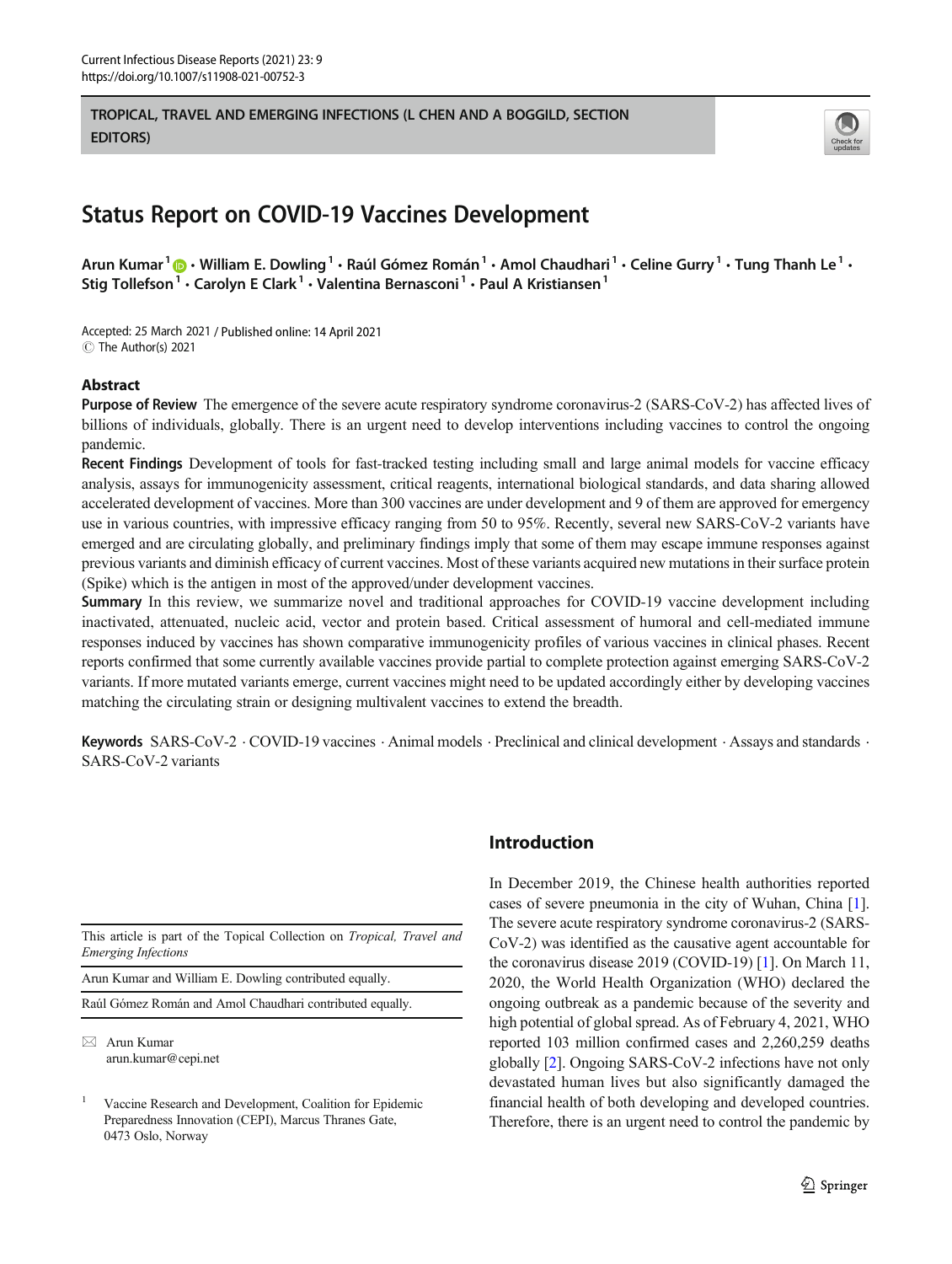accelerating the development and mass production of efficacious vaccines against SARS-CoV-2. There has been an unprecedented effort with more than 300 vaccine candidates in various stages of development [[3\]](#page-8-0); among these, more than 60 candidates have already started testing in human clinical trials [\[4](#page-8-0)]. These vaccines are based on both traditional and next generation platform technologies [[4\]](#page-8-0).

In the present review, we provide the current status of major SARS-CoV-2 vaccine development programs.

## Preclinical and Clinical Development Updates

## Animal Models for Pre-clinical Efficacy

SARS-CoV-2 infects several laboratory species including ferrets, hamsters, and non-human primates [\[5](#page-8-0)••]. Viral infection produces mild to moderate disease and few clinical signs, with the exception of hamsters, which develop more severe disease. The major endpoints assessed include levels of viral genomic (g)RNA or subgenomic (sg)RNA from nasal swabs, throat swabs, and bronchioalveolar lavage (BAL); presence of virus or viral RNA in tissues; lung pathology; weight loss; and imaging of lungs by X-ray, CT, or  $PET/CT$  [\[5](#page-8-0) $\cdot \cdot$ ]. Common laboratory mice strains are resistant to infection, but this can be overcome through the use of adapted viruses or by use of mice that express the human angiotensin-converting enzyme 2 (ACE2) receptor through various methods. A recent article by Munoz-Fontela et al. extensively reviewed COVID-19 animal models [[5](#page-8-0)••]. For vaccine and therapeutic efficacy assessments, NHP models have been widely utilized, but due to their lower cost, availability, and more severe disease phenotype, the hamster and ACE2 mouse models are now being used in many studies as well.

## Messenger RNA-based Vaccines

Messenger RNA (mRNA)-based vaccines are a relatively novel technology which, prior to the current pandemic, remained to be proven [[6\]](#page-8-0). Vaccine development programs for COVID-19 are based on self-amplifying and nonamplifying mRNA formats. Alphavirus genomes have been exploited for the self-amplifying mRNA vaccines where genetic coding regions for structural proteins were replaced with gene(s) of interest [[6\]](#page-8-0). Non-amplifying mRNA vaccines are of small size  $(2-3 \text{ kb})$  and encode only gene(s) of interest, regulatory elements, poly $(A)$  tail, and a cap  $[7\bullet]$  $[7\bullet]$ . The delivery of mRNA into the cytoplasm is critical; therefore, several approaches have been used including lipid nanoparticles (LNPs), cationic nano-emulsions (CNEs), and polyplexes [\[8](#page-8-0)]. There are 23 vaccine candidates in preclinical development, while 7 are in clinical development and 2 of them are approved for emergency use [[3](#page-8-0), [4](#page-8-0), [9](#page-8-0)].

#### Pre-clinical Development

The mRNA-1273 (Moderna, Inc.), BNT162 (Pfizer/ BioNTech), and CVnCoV (CureVac AG) vaccines protected infected macaques or hamsters from lung pathology or viral replication in lungs, but viral RNA was detected at varying levels in nasal swabs [[10](#page-8-0)–[13\]](#page-8-0). Three other RNA vaccines protected mice from SARS-CoV-2 challenge [\[10,](#page-8-0) [14,](#page-8-0) [15\]](#page-8-0).

#### Clinical Development

Interim analysis from ongoing phase 2/3 trials of BNT162b2 and phase 3 trials of mRNA-1273 showed efficacy of 95% and 94.1% in two-dose schedules of 3 or 4 weeks apart, respectively  $[16, 17]$  $[16, 17]$  $[16, 17]$  $[16, 17]$ , in preventing symptomatic COVID-19. Earlier the phase 1 trials of mRNA-1273 and BNT162b1 [\[18](#page-8-0), [19\]](#page-8-0) showed these candidates to be safe.

Results from a phase 1/2 trial of CVnCoV vaccine [[20\]](#page-8-0) also showed an acceptable safety profile with dose-dependent rises in reactogenicity (local as well as systemic) and the vaccine is currently being evaluated in a phase 2b/3 clinical trial [\[4](#page-8-0)]. As of February 4, 2021, the remaining 4 candidates are in phase 1 and/or 2 trials (Table [1](#page-2-0)). All the vaccine candidates are being tested among adults 18 years and above except BNT162b2, which is being tested among  $\geq 16$ -year-olds.

#### Regulatory Update

Two vaccine candidates based on mRNA platform technology, BNT162b2 and mRNA-1273, received emergency use/ conditional marketing authorizations in the USA, Europe, and many other countries [[9,](#page-8-0) [21\]](#page-8-0).

## DNA-based Vaccines

DNA vaccines are based on a genetic engineering approach in which genes encoding target antigens are transferred into host cells with the expectation that in vivo transcription and expression of the antigen will induce immune responses and thereby protect the host. Several methods have been developed to increase DNA plasmid uptake such as gene guns (gold or wolfram DNA-coated beads) to be "shot" into the skin, jet injection with high pressure air to the skin, and electroporation, using shifting electrical pulses to drive the DNA plasmid into muscle cells or cells in the epithelial layer [\[22\]](#page-8-0). There are 6 vaccine developers that have started testing in humans (Table [1\)](#page-2-0) and more than 16 candidates in preclinical development [\[4](#page-8-0)].

### Pre-clinical

Macaques vaccinated with INO-4800 (Inovio Pharmaceuticals) had lower viral loads in lungs, but peak sgRNA in nasal swabs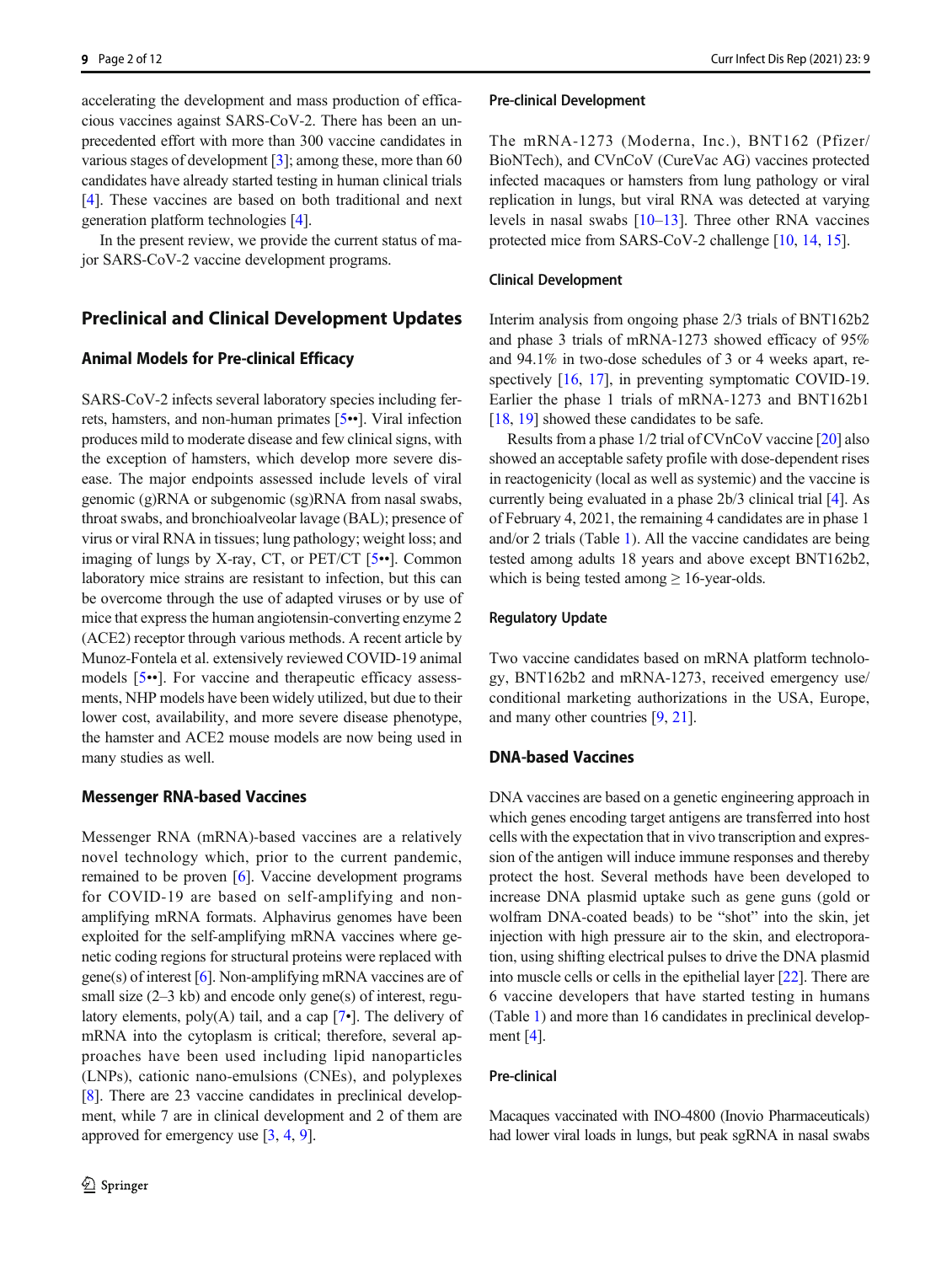<span id="page-2-0"></span>Table 1 COVID-19 vaccine clinical development pipeline by vaccine platform, as of 4th of February 2021

| Platform                         | Phase I                                                                                                                                     | Phase I/II                                                                                                                     | Phase II                              | Phase II/III                   | Phase III                                                               |
|----------------------------------|---------------------------------------------------------------------------------------------------------------------------------------------|--------------------------------------------------------------------------------------------------------------------------------|---------------------------------------|--------------------------------|-------------------------------------------------------------------------|
| <b>RNA</b>                       | Providence Therapeutics<br>Walvax Biotechnology                                                                                             | Arcturus Imperial College                                                                                                      |                                       | Pfizer;<br><b>BioNTech</b>     | CureVac Moderna<br>Therapeutics**                                       |
| <b>DNA</b>                       | Symvivo OncoSec                                                                                                                             | AnGes/U. Osaka Genexine                                                                                                        |                                       | Inovio<br>Pharmaceuti-<br>cals | Zydus Cadila                                                            |
| Viral vector                     | Beijing Wantai/U.HK<br><b>IDT</b><br>Immunity<br>Merck/Themis*<br>Merck/IAVI* ReiThera<br>Srl Shenzhen GMI Vaxart                           | Cellid<br><b>IIBR</b><br>Shenzhen GMI                                                                                          |                                       |                                | AstraZeneca**<br>CanSino** Gamaleya<br>Res. Institute** J&J-<br>Janssen |
| Protein-based<br>Live-attenuated | Adimmune Covaxx Clover<br>Biopharmaceuticals City<br>of Hope Medicago<br>The Finlay Vaccine Institute<br>U. Queensland* Vaxine<br>Codagenix | Biological E CIBG—Mambisa<br>CIBG—Abdala Nanogen Sanofi<br>Pasteur/GSK SpyBiotech The Finlay<br>Vaccine Institute UMN/Shionogy | Medigen<br>Sichuan<br>Univers-<br>ity |                                | Anhui Zhifei Longcom<br><b>FBRI SRC VB</b><br><b>VECTOR Novavax</b>     |
| Inactivated                      | U. Erciyes Shifapharmed                                                                                                                     | IMS, CAMS Valneva                                                                                                              | Shenzhen<br>Kangtai                   |                                | Bharat**<br>CNBG-WIBP**<br>CNBG-BIBP**<br>Sinovac Biotech**<br>RIBSP**  |

Only include vaccine candidates started with dosing first subject

\*Project is on-hold/discontinued

\*\*Emergency use/conditional marketing approval

was high, indicating significant viral replication in the upper respiratory tract [[23](#page-8-0)]. Rhesus macaques vaccinated with the GX-19 vaccine (Genexine, Inc.) showed similar results [[24](#page-8-0)] as did hamsters vaccinated with another DNA vaccine delivered by jet injection [\[25\]](#page-8-0). Multiple Spike DNA vaccine constructs from Janssen and Harvard University demonstrated a range of protection in macaques and showed that neutralizing antibody titer significantly correlated with protection [\[26](#page-8-0)].

#### Clinical Development

Of the 6 DNA-based vaccine candidates in clinical testing (Table 1), INO-4800 was shown to be safe and immunogenic in a phase 1 trial  $(n = 39)$  when administered in two doses via intradermal (i.d.) injection followed by electroporation [[27](#page-8-0)]. A phase 3 trial is on partial clinical hold pending data related to the use of the vaccine delivery device [[28](#page-8-0)]. Another i.d. candidate ZyCov-D (Zydus Cadila) has entered into a phase 3 efficacy trial with a 3-dose schedule [\[4](#page-8-0)].

## Regulatory Update

None of the DNA candidates have been submitted for regulatory approval based on information in the public domain.

## Viral-vectored Vaccines

Viral vectors have been exploited to deliver genes encoding antigenic proteins into host cells [\[29](#page-9-0)•]. Viruses with little preexisting immunity in the target population are often selected to use as vectors, but even viruses that form the basis for widely used licensed vaccines, such as the measles virus, can be used as vectors to insert the antigen against which one wants to elicit an immune response. There are at least 15 and 40 vaccines in clinical and pre-clinical development, respectively (Table 1).

## Pre-clinical Development

The AZD1222 (Oxford/AstraZeneca) vaccine was immunogenic in multiple species [[30,](#page-9-0) [31](#page-9-0)] and protected rhesus macaques from disease, but there was a large amount of sgRNA in the upper respiratory tract  $[30]$  $[30]$ . The Ad26.COV2.S (Johnson & Johnson) vaccine was tested in rhesus macaques and demonstrated protection with a single dose, including no virus in the respiratory tract, no sgRNA in the BAL, 5/6 animals with no sgRNA in nasal swabs, and neutralizing antibody correlating with protection [\[32](#page-9-0)]. A chimpanzee Ad36 vector-based vaccine, ChAd-SARS-CoV-2-S administered intranasally led to protection in hamsters and sterilizing immunity in mice [\[33,](#page-9-0) [34\]](#page-9-0).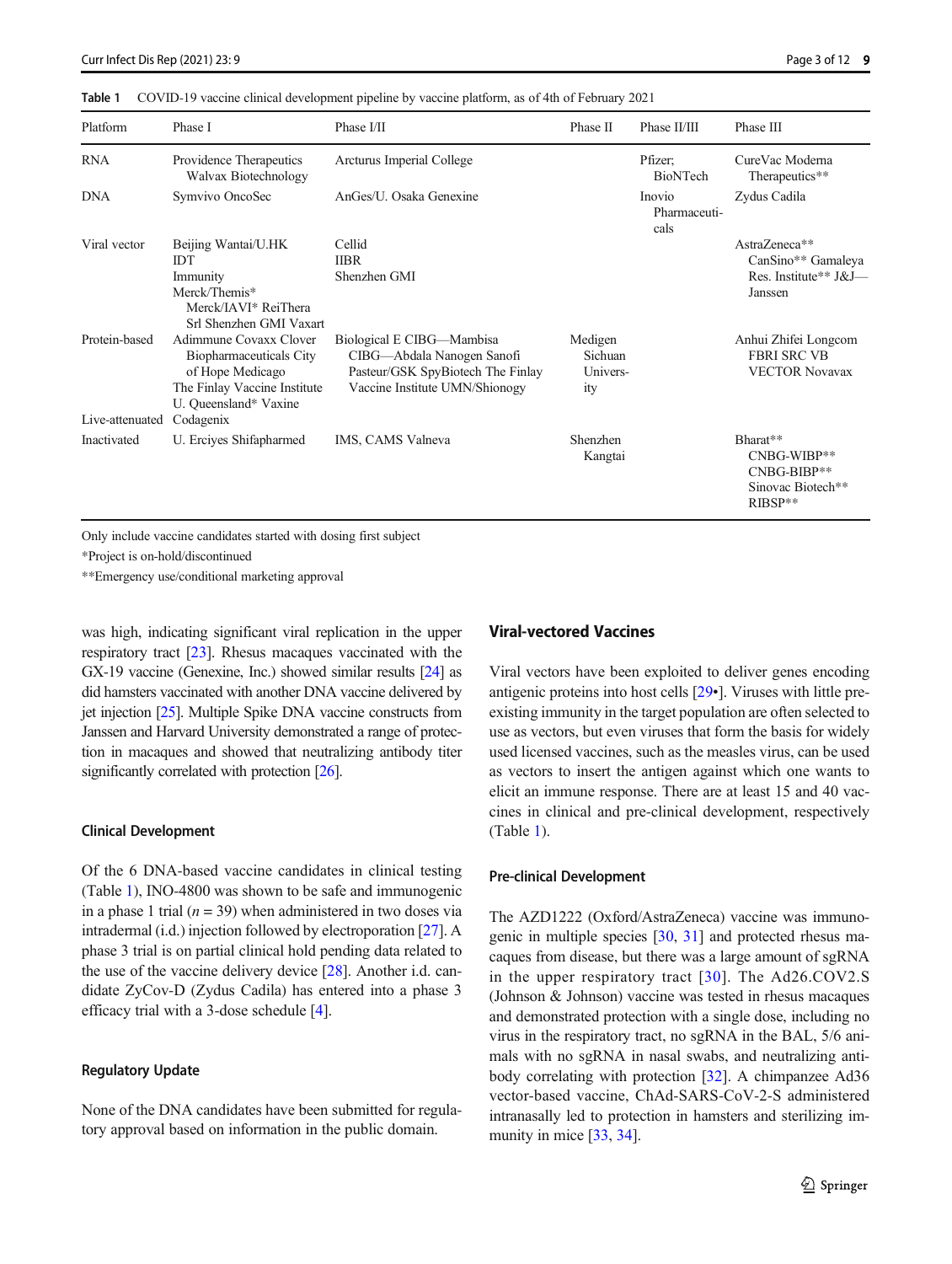The Ad5-nCoV (CanSino Biologics) vaccine protected mice and ferrets from viral challenge after intramuscular (i.m.) or intranasal (i.n.) immunization [\[35\]](#page-9-0). Both routes were protective, but when administered i.n, there was no virus or viral RNA detected in the upper respiratory tract in either species [[35\]](#page-9-0). A different Ad5 vaccine from the Guangzhou Institutes of Biomedicine and Health protected rhesus macaques [[36](#page-9-0)]. Three other Ad5 vaccines in development were immunogenic in mice [[37](#page-9-0)–[39\]](#page-9-0), with one of them also protecting rhesus macaques from challenge [[40](#page-9-0)]. Other viralvectored vaccines including replicating vesicular stomatitis virus (VSV), lentivirus, and Newcastle disease virus (NDV) based vaccines were immunogenic and showed protection in mice and hamsters [[41](#page-9-0)–[45](#page-9-0)]. Additionally, reports on modified vaccinia Ankara (MVA)-vectored vaccines also demonstrated efficacy in small animals [\[46](#page-9-0)–[49](#page-9-0)].

#### Clinical Development

The Sputnik V (Gamaleya Research Institute) vaccine has two different adenoviral-vectored formulations (Ad26/Ad5) given as two doses 21 days apart [[50](#page-9-0)]. Peer-reviewed results from phase 1/2 and phase 3 studies of this vaccine in Russia showed the vaccine to be safe, to induce cellular and humoral immune responses, and to be 91.6% efficacious [\[50,](#page-9-0) [51](#page-9-0)]. The Johnson & Johnson Ad26.COV2.S has shown 72% efficacy in a phase 3 study in the USA [\[52](#page-9-0)]. A single-dose, non-replicating Ad5 nCoV vaccine in phase 1 ( $n = 108$ ) and phase 2 ( $n = 603$ ) trials showed acceptable reactogenicity and tolerability as well as cellular and humoral immune response following single i.m. injection [\[53,](#page-9-0) [54](#page-9-0)]. Two phase 3 trials of this candidate vaccine are currently ongoing in Russia ( $n = 500$ ) and Canada ( $n =$ 40,000) (Table [1\)](#page-2-0). An interim analysis of the AZD1222 vaccine data from the two UK trials (COV001: phase 1/2 and COV002: phase 2/3), Brazil (COV003: phase 3), and South Africa (COV005: phase 1/2) showed a vaccine efficacy of 62.1% when given as a two-dose regimen using the same standard dose [\[55](#page-9-0)]. However, the efficacy increased to 90% when a low dose was followed by a standard dose in a subset of the population [\[55](#page-9-0)]. This was due to an inadvertent error in the dose calculation.

## Regulatory Update

The Sputnik V was licensed for limited use by the Russian government following completion of only phase 1 trials. The vaccine has been approved for emergency use in several countries, including Argentina, the Palestinian territories, Hungary, Iran, UAE (United Arab Emirates), Mexico, and Venezuela [\[9](#page-8-0)].

The Ad5-nCoV was approved for limited use only in China and recently approved in Mexico and Pakistan for emergency use [[9\]](#page-8-0). The data of Ad26.COV2.S has been submitted to the

United States Food and Drug Administration (US FDA) for emergency use authorization (EUA) [[56](#page-9-0)].

The AZD1222 vaccine has been approved under emergency use authorization by the European Medicines Agency (EMA) and other countries including the United Kingdom (UK) and India (with name Covishield), based on these data sets [\[9](#page-8-0), [55](#page-9-0)], as of February 4, 2021.

## Protein-based Vaccines

Sub-unit vaccines are basically protein vaccines, where one has selected one or more immunogenic proteins or segments thereof from the pathogen to induce an immune response. The proteins can be expressed in various protein expression systems such as E. coli, yeast, mammalian, or insect cells and harvested and refolded in the correct three-dimensional structure to trigger the immune system. By using advanced protein engineering technology, the expressed recombinant antigenic proteins can be combined together to form nanoparticles, and thus to increase the immunogenicity. There are at least 20 vaccines in clinical and more than 100 in preclinical development [\[3](#page-8-0), [4](#page-8-0)].

## Pre-clinical Development

NVX-CoV2373 (Novavax Inc.), a nanoparticle vaccine with Matrix M adjuvant, was immunogenic in mice, baboons, and macaques [[57\]](#page-10-0). The vaccinated macaques had no sgRNA in the BAL or nasal swabs and little or no inflammation in the lungs [\[58\]](#page-10-0). The SCB-2019 (Clover Biopharmaceuticals) vaccine was formulated with either ASO3 or CpG + alum adjuvants, both of which were immunogenic in mice, rats, and macaques and protected macaques from challenge [\[59\]](#page-10-0). An S1-Fc vaccine from Sorrento Therapeutics was partially protective in mice [[60](#page-10-0)]. A receptor binding domain (RBD) protein-based vaccine was immunogenic in mice and protected rhesus macaques from challenge [[61\]](#page-10-0). Another vaccine based on the full length S protein containing 2 proline mutations and mutated furin cleavage site elicited protection in mice [\[62\]](#page-10-0). Other candidates were immunogenic in mice, rabbits, and cynomolgus macaques [\[63](#page-10-0), [64\]](#page-10-0).

## Clinical Development

Interim results from the phase 1 part of the NVX-CoV2372 phase 1/2 first-in-human clinical trial among Australian adults  $(n = 131)$  showed the vaccine candidate was safe and more immunogenic than non-adjuvanted formulation [\[65\]](#page-10-0). The phase 2b trial in South Africa and a phase 3 trial in UK ( $n = 15,000$ ) are currently ongoing [[66](#page-10-0)]. An interim analysis of data from UK trial showed the vaccine had  $\sim$  90% efficacy [[67](#page-10-0)].

The interim analysis results from an ongoing phase 1 trial of the SCB-2019 vaccine showed that the adjuvanted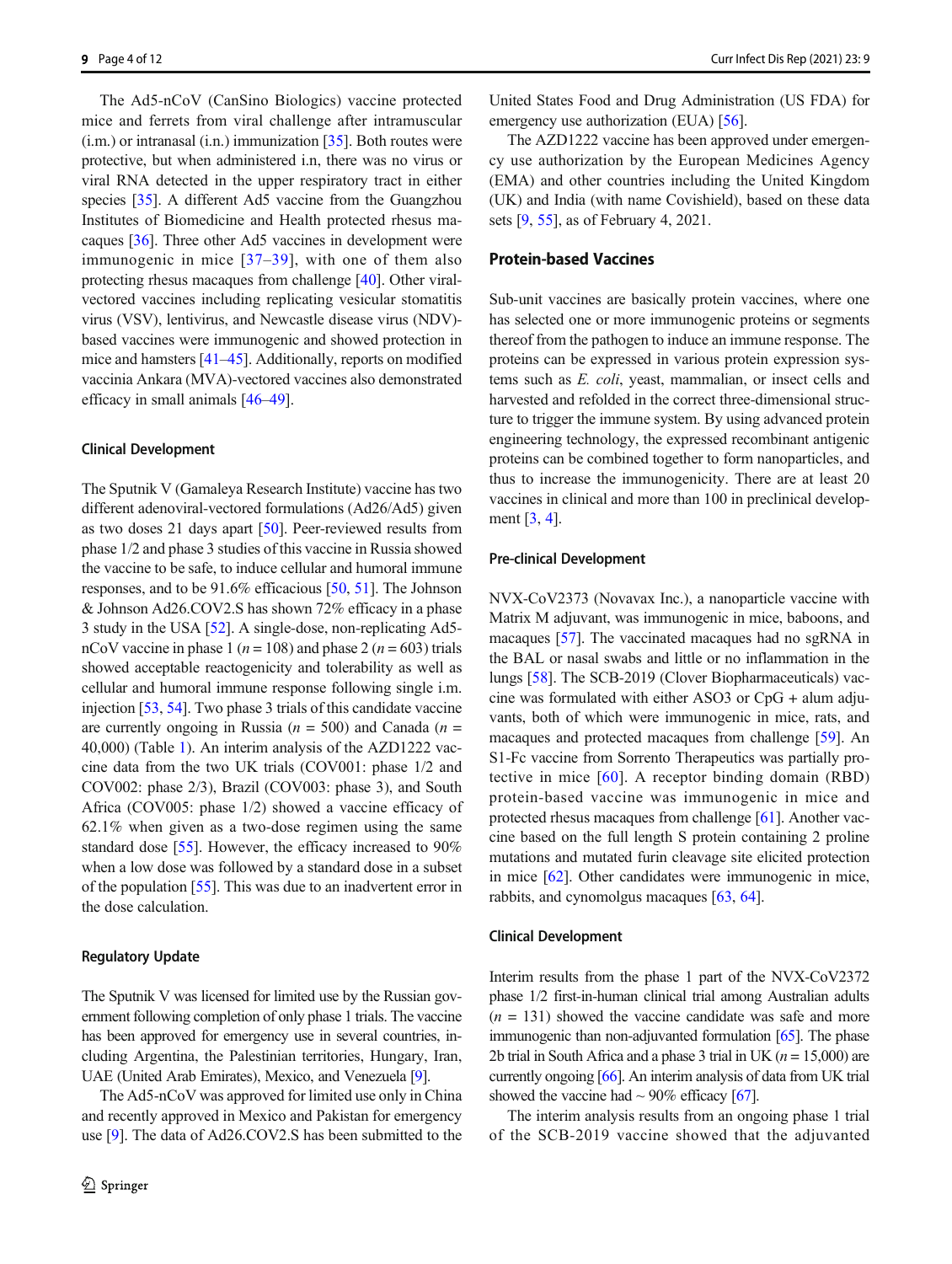formulations were safe and immunogenic with Th1 biased cell-mediated immune response [\[68\]](#page-10-0).

## Regulatory Update

The EMA has started rolling review of NVX-CoV2373 vaccine.

## Live-attenuated Vaccine

An attenuated vaccine is a viral or bacterial vaccine that has its virulence/pathogenicity reduced but is still capable of replicating and triggering the immune system to respond to the whole organism. Viruses and bacteria can be attenuated through passages in culture, by removal of genes important for virulence or by a more recently developed approach of synthetically modifying the codon usage, so replication is slower due to less abundant t-RNA [[69](#page-10-0)]. There is only 1 vaccine in clinical phase (Table [1\)](#page-2-0) while more than 10 vaccines are in preclinical development [[3\]](#page-8-0).

#### Pre-clinical Development

Although several entities are reportedly pursuing liveattenuated vaccine candidates, the only publicly available pre-clinical data are for a cold-adapted virus [\[70](#page-10-0)]. This virus was non-lethal at high doses in K18-hACE2 mice and mice vaccinated i.n. were protected from subsequent challenge with the wild-type virus  $[70]$ .

### Clinical Development

Codagenix Inc. and the Serum Institute of India are supporting a codon-deoptimized live-attenuated vaccine that is currently in a phase I trial [[4\]](#page-8-0).

#### Regulatory Update

No vaccine yet in regulatory process for approval.

## Inactivated Vaccines

Inactivated viral vaccines are whole virus preparations that are no longer replication competent. Standard methods of inactivation include treating the virus with β-propiolactone (BPL) and/or formaldehyde (FA). The inactivated virus vaccines presumably contain all structural viral proteins and can potentially induce a broad immune response. There are 10 vaccines in clinical and pre-clinical development (Table [1](#page-2-0)) [\[3](#page-8-0)].

#### Pre-clinical Development

The BPL inactivated viral vaccine preparations CoronaVac (Sinovac), BBIBP-CorV (Beijing Institute of Biological Products) and Covaxin (Bharat Biotech International Ltd [BBIL]) were immunogenic in multiple species and protected rhesus macaques from challenge [[71](#page-10-0)–[73](#page-10-0)]. A BPL inactivated and split vaccine preparation showed immunogenicity in mice [\[74](#page-10-0)]. Vaccines inactivated by gamma irradiation or by photochemical plus ultraviolet light were protective in hamsters and mice, respectively [\[75](#page-10-0)–[77](#page-10-0)]. Enhancement of disease, a concern for inactivated vaccines, has not been observed by clinical signs or by other endpoints.

#### Clinical Development

The CoronaVac vaccine has shown efficacy between 50 and 91% in Brazil [[78](#page-10-0)]. Two phase 1/2 trials among 18–59-year and > 60-year-old individuals earlier had shown it be safe [\[79](#page-10-0)]. Sinopharm has developed two vaccine candidates and interim analysis of the phase 1/2 first-in-human trial of these candidates showed acceptable safety and reactogenicity profiles with the majority of the vaccine recipients also developing neutralizing antibodies against SAR-CoV-2 [\[80,](#page-10-0) [81](#page-10-0)]. These candidates are presently being tested in phase 3 trials and interim analysis have shown 86% vaccine efficacy (VE) in UAE and 79% in China [\[9\]](#page-8-0). The inactivated vaccine candidate of BBIL (Covaxin) is presently undergoing phase 3 clinical trial ( $n \sim 25,000$ ). In the phase I trial, Covaxin was found to be well tolerated with high seroconversion rates [[82\]](#page-10-0).

## Regulatory Update

CoronaVac has been given conditional approval in China and for emergency use in Brazil, Chile, Turkey, Colombia, Indonesia, and Uruguay [\[9](#page-8-0)].

BBIBP-CorV has already been licensed for use in China, UAE, and Bahrain and approved for emergency use in many other countries [[9\]](#page-8-0). Sinopharm's vaccine CNBG-WIIBP has been given the green light only for limited use in China and UAE [[9\]](#page-8-0). India also granted approval of Covaxin for emergency use only [[9\]](#page-8-0).

# Comparative Analysis of Immune Assays and Reagents

For the analysis of humoral immune responses, most developers are using "in-house" panels of convalescent sera but no common reference standards to enable a fair comparison of humoral immunogenicity data across vaccine trials (Table [2](#page-5-0)a). In clinical trials where in-house convalescent sera were used to compare vaccine-elicited responses, most candidates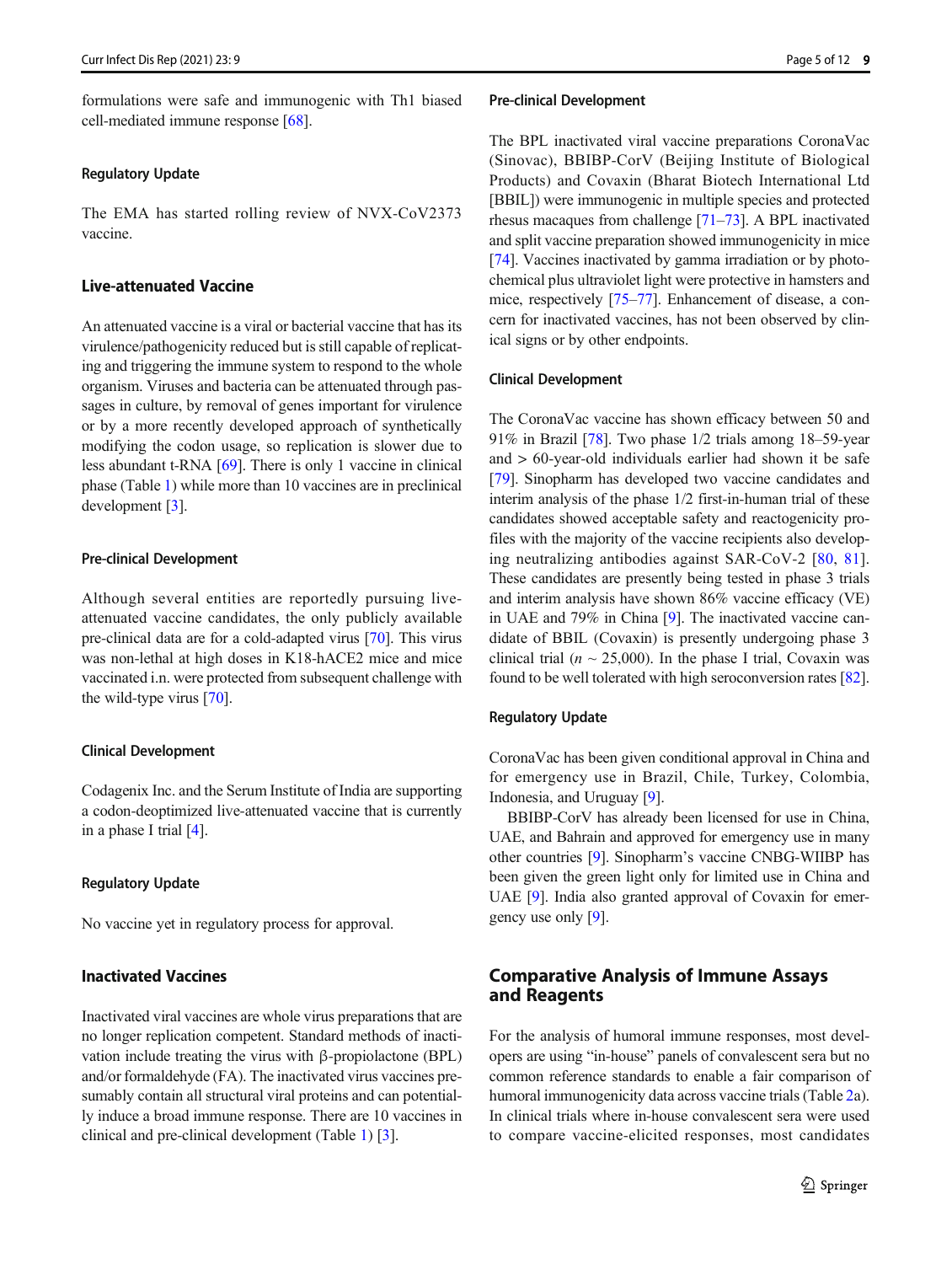<span id="page-5-0"></span>

|            | Table 2 Summary of reagents, assays, and makers used in antibody (2a) and T-cell (2b) assessment among most advanced SARS-CoV-2 vaccines |  |  |  |  |
|------------|------------------------------------------------------------------------------------------------------------------------------------------|--|--|--|--|
| candidates |                                                                                                                                          |  |  |  |  |

2a.

| Approa<br>ch                                              | <b>RNA/Lipid nanoparticles</b>                          |                                                  |                                                       |                                                         |                                     | <b>Recombinant adenovirus</b>                             | Protei<br>n                                | <b>Inactivated SARS-CoV-2</b>      |                         |                        |                                 |                                          |                                                         |                                               |
|-----------------------------------------------------------|---------------------------------------------------------|--------------------------------------------------|-------------------------------------------------------|---------------------------------------------------------|-------------------------------------|-----------------------------------------------------------|--------------------------------------------|------------------------------------|-------------------------|------------------------|---------------------------------|------------------------------------------|---------------------------------------------------------|-----------------------------------------------|
|                                                           | Moderna<br>[18, 87]                                     | Pfizer/<br><b>BioNTec</b><br>h(b1)<br>[19, 85]   | Pfizer/<br><b>BioNTe</b><br>ch<br>$(b1)$ [19<br>, 85] | Pfizer/<br><b>BioNTe</b><br>ch <sub>2</sub><br>(b2)[83] | CureV<br>ac<br>[20]                 | Oxford/AZ<br>[99]                                         | CanSino<br>$[53]$                          | Gamel<br>aya<br>Institut<br>e [51] | Janss<br>en<br>[88]     | Novav<br>ax<br>[65]    | Sinov<br>ac<br>$[79]$           | <b>WIBP</b><br>[80]                      | <b>CAMS</b><br>[84]                                     | <b>BBIBP</b><br>$[81]$                        |
| Antigen                                                   | Spike                                                   | <b>RBD</b>                                       | Spike                                                 | Spike                                                   | Spike                               | Spike                                                     | Spike                                      | Spike                              | Spike                   | Spike                  | Whol<br>e<br>virus              | Whol<br>e<br>virus                       | Whole<br>virus                                          | Whole<br>virus                                |
| SARS-<br>$CoV-2$<br>Strain /<br>isolate                   | Wuhan-<br>$Hu-1$                                        | Wuhan-<br>$Hu-1$                                 | Wuhan<br>$-Hu-1$                                      | Wuhan-<br>$Hu-1$                                        | Wuha<br>n-Hu-                       | Wuhan-Hu-                                                 | Wuhan-<br>$Hu-1$                           | ٠                                  | Wuha<br>n-Hu-<br>1      | Wuha<br>n-Hu-<br>1     | Wuha<br>$n-$<br>CN <sub>2</sub> | Wuha<br>$n-$<br>WIV0<br>4                | CHN/K<br><b>MSI</b><br>2020                             | 19nCo<br>$V -$<br>CDC-<br>Tan-<br><b>HB02</b> |
| Binding<br>antibody<br>assay<br>and<br>coating<br>antigen | <b>ELISA</b><br>(Spike &<br>RBD)                        | Luminex<br>(RBD)                                 | Lumine<br>x<br>(RBD)                                  | Lumine<br>x(S1)                                         | <b>ELISA</b><br>(Spike<br>&<br>RBD) | ELISA &<br>Multiplex<br>immunoass<br>ayn (Spike<br>& RBD) | <b>ELISA</b><br>(RBD)                      | <b>ELISA</b><br>(RBD &<br>S)       | <b>ELISA</b><br>(Spike  | <b>ELISA</b><br>(Spike | <b>ELIS</b><br>A<br>(RBD        | <b>ELIS</b><br>A<br>(whol<br>e<br>virus) | <b>ELISA</b><br>(S & N<br>proteins<br>& whole<br>virus) |                                               |
| Neutraliz<br>ing<br>antibody<br>assay                     | Live virus<br>and<br>pseudoty<br>ped virus              | Neo-<br>Green<br>reporter                        | Neo-<br>Green<br>reporte<br>r                         | Neo-<br>Green<br>reporter                               | Live<br>virus                       | Live virus<br>and<br>pseudotyp<br>ed virus                | Live virus<br>and<br>pseudoty<br>ped virus | Live<br>virus                      | Live<br>virus           | Live<br>virus<br>(CPE) | Live<br>virus<br>(CPE           | Live<br>virus                            | Live<br>virus<br>(CPE)                                  | Live<br>virus                                 |
| Cell<br>substrat<br>e                                     | 293T                                                    | Vero                                             | Vero                                                  | Vero                                                    | Vero                                | <b>HEK293.</b><br>Vero                                    | Huh7,<br>293T                              | Vero                               | Vero-<br>E <sub>6</sub> | Vero                   | ٠                               | Vero                                     | Vero                                                    | $\overline{\phantom{a}}$                      |
| Referen<br>ce<br>reagents<br>$**$                         | IH-CS<br>(only for<br>pseudovir<br><b>us</b><br>assays) | IH-CS<br>(only for<br>pseudovi<br>rus<br>assays) | IH-CS                                                 | IH-CS                                                   | IH-CS                               | IH-CS                                                     |                                            | IH-CS                              | IH-CS                   | IH-CS                  |                                 |                                          | ۰                                                       | IH-CS                                         |

\*\*IH-CS = in house panel of convalescent sera

 $2b.$ 

| Approac<br>h                            |                                                                  |                                                                                 | <b>RNA/Lipid nanoparticles</b>              |                  |                                           |                                                                  | <b>Recombinant adenovirus</b>   |                                                               | Protein                                                 | <b>Inactivated SARS-CoV-2</b> |                       |                                                           |                                                  |
|-----------------------------------------|------------------------------------------------------------------|---------------------------------------------------------------------------------|---------------------------------------------|------------------|-------------------------------------------|------------------------------------------------------------------|---------------------------------|---------------------------------------------------------------|---------------------------------------------------------|-------------------------------|-----------------------|-----------------------------------------------------------|--------------------------------------------------|
|                                         | Modern<br>a [18,<br>871                                          | Pfizer/<br><b>BioNTec</b><br>h<br>(b1)[19,<br>85]                               | Pfizer /<br><b>BioNTec</b><br>h<br>(b2)[83] | CureVa<br>c [20] | Oxford/A<br>Z [99]                        | CanSin<br>o[53]                                                  | Gamelaya<br>Institute<br>$[51]$ | Jansse<br>n [88]                                              | Novavax<br>[65]                                         | Sinova<br>c [79]              | <b>WIBP</b><br>[80]   | <b>CAMS</b> [84]                                          | <b>BBIBP</b><br>[81]                             |
| Antigen                                 | Spike                                                            | Spike                                                                           | Spike                                       | Spike            | Spike                                     | Spike                                                            | Spike                           | Spike                                                         | Spike                                                   | Whole<br>virus                | Whole<br>virus        | Whole<br>virus                                            | Whole<br>virus                                   |
| SARS-<br>$CoV-2$<br>Strain /<br>isolate | Wuhan-<br>$Hu-1$                                                 | Wuhan-<br>$Hu-1$                                                                | Wuhan-<br>$Hu-1$                            | Wuhan<br>$-Hu-1$ | Wuhan-<br>$Hu-1$                          | Wuhan-<br>$Hu-1$                                                 | Not<br>reported                 | Wuhan-<br>$Hu-1$                                              | Wuhan-<br>Hu-1                                          | Wuhan<br>$-CN2$               | Wuha<br>$n-$<br>WIV04 | CHN/KMSI<br>2020                                          | 19nCo<br>V-CDC-<br>Tan-<br><b>HB02</b><br>(HB02) |
| <b>ELISPO</b>                           | $\blacksquare$                                                   | $IFN-\gamma$                                                                    | IFN- $\gamma$                               | $\blacksquare$   | IFN- $\gamma$                             | IFN- $\gamma$                                                    |                                 |                                                               |                                                         | $\blacksquare$                |                       | IFN- $\nu$                                                |                                                  |
| <b>ICS</b>                              | IFN-y,<br>$IL-2$<br>$TNF\alpha$ .<br>IL-4, IL-<br>13             | IFN- $\gamma$ ,<br>$IL-2$ ,<br>TNF $\alpha$ .<br>IL $4$ , IL<br>$1b, IL-$<br>12 | $\blacksquare$                              | $\blacksquare$   |                                           | IFN-y,<br>$TNF\alpha$<br>$IL-2$                                  | $\blacksquare$                  | IFN-y,<br>$IL-2, IL-$<br>4, IL-5,<br>$IL-13$<br>CD40L         | IFN- $\gamma$ , IL-<br>2. TNF $\alpha$ ,<br>IL-5, IL-13 | $\blacksquare$                | $\blacksquare$        | $\blacksquare$                                            | ۰                                                |
| <b>Stimulus</b>                         | $15$ -mer<br>peptide<br>s<br>spannin<br>g S1 &<br>S <sub>2</sub> | <b>RBD</b><br>peptides                                                          |                                             | $\blacksquare$   | 15-mer<br>peptides<br>spanning<br>S1 & S2 | $15$ -mer<br>peptide<br>s<br>spannin<br>g S1 &<br>S <sub>2</sub> | <b>RBD</b><br>polypeptid<br>e   | 15-mer<br>peptide<br>s<br>spannin<br>g S1 &<br>S <sub>2</sub> | Full-length<br>recombina<br>nt S<br>protein             | $\blacksquare$                | $\blacksquare$        | whole<br>virion, or S<br>or N<br>recombina<br>nt proteins |                                                  |
| <b>PBMC</b>                             | Cryo                                                             | Cryo                                                                            |                                             |                  | Fresh                                     | Fresh                                                            | Fresh                           | Not<br>reporte<br>d                                           | Cryo                                                    |                               |                       | Fresh                                                     |                                                  |
| Referenc<br>e                           | Not<br>reporte<br>d                                              | CEF&<br><b>CEFT</b><br>peptides                                                 |                                             | ۰                | Not<br>reported                           | <b>Not</b><br>reporte<br>d                                       | Not<br>reported                 | Not<br>reporte<br>d                                           | Not<br>reported                                         | ÷                             |                       | Not<br>reported                                           |                                                  |

\*\*IH-CS, in house panel of convalescent sera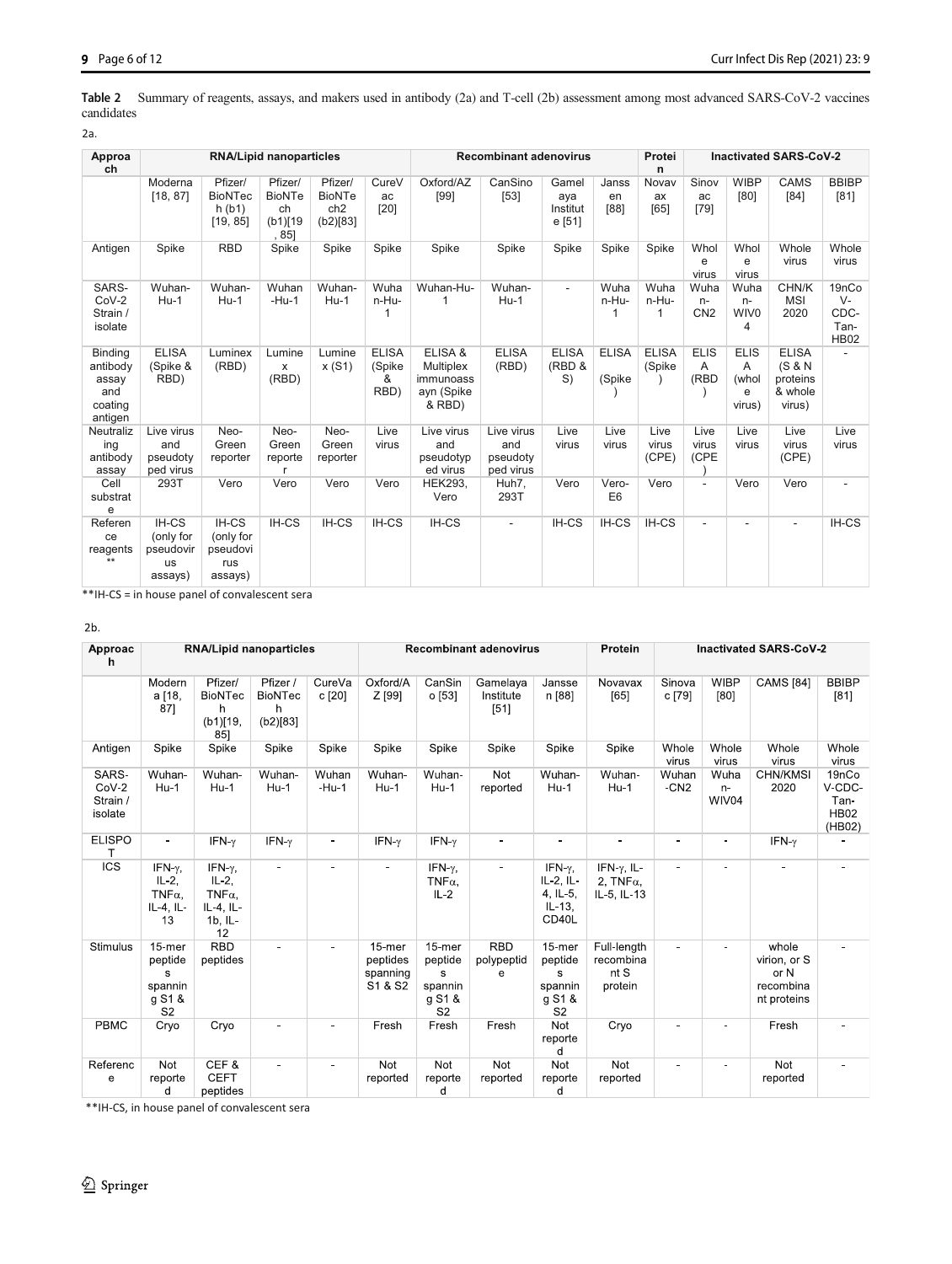purportedly elicit neutralizing antibody responses comparable to the median responses observed among convalescent sera; however, only two developers [\[65](#page-10-0), [83\]](#page-10-0) report neutralizing antibody titers in the range of the upper quartile of convalescent responses.

Table [2a](#page-5-0) offers a snapshot of the humoral immunogenicity assays, reagents, and principles across the early-stage clinical trials reported thus far. Most SARS-CoV-2 neutralizing antibody assays currently employ Vero or HEK293T cells derived either from non-human species or from kidney tissues that may not be relevant to the human respiratory epithelial cells affected in human infection. The use of cell substrates derived from human lung epithelial tissue could be explored.

There is ample evidence of induction of cell-mediated immunity (CMI) by the leading vaccine candidates licensed/ approved for emergency use. Table [2b](#page-5-0) shows an overview of the various CMI assay principles, and the diversity of stimuli and experimental conditions reported to date. Most of the vaccines in advanced clinical stages have reported elicitation of IFN (interferon)-γ, assessed by either ELISPOT, and/or intracellular cytokine staining (ICS), or other assays. Other cytokines are being measured in some studies and no evidence of a predominant, vaccine-induced Th2 response has been produced thus far. Based on publicly available information, only one of the inactivated SARS-CoV-2 vaccines developed by the Chinese Academy of Medical Sciences has reported elicitation of broad CMI [[84](#page-10-0)]. This is somewhat peculiar, as whole virus inactivated vaccines would be expected to elicit primarily humoral immune responses. None of the other whole virus inactivated vaccine trials has published data on induction of CMI.

The magnitude of CMI responses reported is difficult to interpret without the inclusion of reference viral peptides, such as CEF peptides (cytomegalovirus, Epstein-Barr virus, and influenza A) in CMI assays. Only one clinical trial has reported the use of such reference peptides [[85\]](#page-10-0). Inclusion of such controls should be encouraged, as this has been helpful to benchmark, harmonize, interpret, and assure the quality of CMI data in clinical trials of vaccines against other pathogens.

To improve immunological assay standardization across different vaccine candidates and meaningful comparison of results, the Coalition for Epidemic Preparedness Innovation (CEPI) has supported and facilitated the development of a COVID-19 serum reference (Cat. No. 20/130) and WHOendorsed international reference (Cat No. 20/136) available through the National Institute of Biological Standards and Controls (NIBSC). Moreover, CEPI has recently created a Centralized Laboratory Network for COVID-19 vaccine immunogenicity testing, where they have selected laboratories with high quality standards, picking the most advanced assays to be used across the network and providing all the laboratories with harmonized protocols and key reagents [[86](#page-10-0)••]. The reference reagents allow comparison of data by calibration to a

common reference. The Centralized Laboratory Network will allow harmonization of data through common protocols and key common reagents.

# Immune Responses Among Elderly Populations

Four leading vaccine candidates have been assessed for induction of humoral responses in the elderly [[53](#page-9-0), [83](#page-10-0), [87](#page-10-0), [88](#page-10-0)]. For the mRNA-1273 vaccine candidate, induction of neutralizing antibodies in the elderly was not significantly reduced in comparison to younger adults [\[87\]](#page-10-0). For the BNT162b1 vaccine candidate, although lower titers of neutralizing antibodies were induced in the elderly, those titers were still within the upper quartile of the titers observed in convalescent sera used as comparators [\[83](#page-10-0)]. Responses in the elderly induced by adenovirus vaccine candidates were more difficult to interpret, as no age stratification was reported by CanSino and only a subset of individuals over the age of 65 were included in the interim report produced by Janssen.

There are preliminary reports that in adults over 70 years of age, the mRNA-1273 vaccine was shown to elicit polyfunctional Th1 CD4 T cell responses that were comparable to those observed among vaccinees in the 18–55 age group [\[87](#page-10-0)]. Similarly, in a subset of adults over 65 years of age, a single dose of the Janssen Ad-26 vaccine [\[88](#page-10-0)] was shown to elicit bi-functional Th1 CD4 T cell responses that were either higher or comparable to those among vaccinees in the  $18-55$ age group. If CMI turns out to be a correlate of protection against COVID-19 severity, these preliminary observations provide hope that COVID-19 vaccines could harness CMI for the benefit of the vulnerable elderly population.

# Commonalities Across Most Advanced COVID-19 Vaccines in Clinical Phase

Commonalities begin to emerge across the most advanced vaccine candidates with late and early-stage clinical development data in the public domain. Firstly, most advanced candidates are Spike-antigen based, with the notable exception of the SARS-CoV-2 inactivated vaccines. Secondly, all Spike vaccine inserts in the leading candidates are based on SARS-CoV-2 sequences of Chinese origin, with the exception of the Sputnik V, whose Spike sequence origin was not reported in the public domain. Thirdly, all leading vaccine candidates are administered via the i.m. route, in direct contrast to the preferred non-parenteral route outlined in the WHO target product profile (TPP) [\[89\]](#page-11-0). Interestingly, out of 63 vaccine candidates in clinical phases only 2 of them are administered orally and 4 intranasally [[4\]](#page-8-0). Lastly, aside from the CanSino and Johnson & Johnson vaccines [\[52](#page-9-0), [54\]](#page-9-0), which have both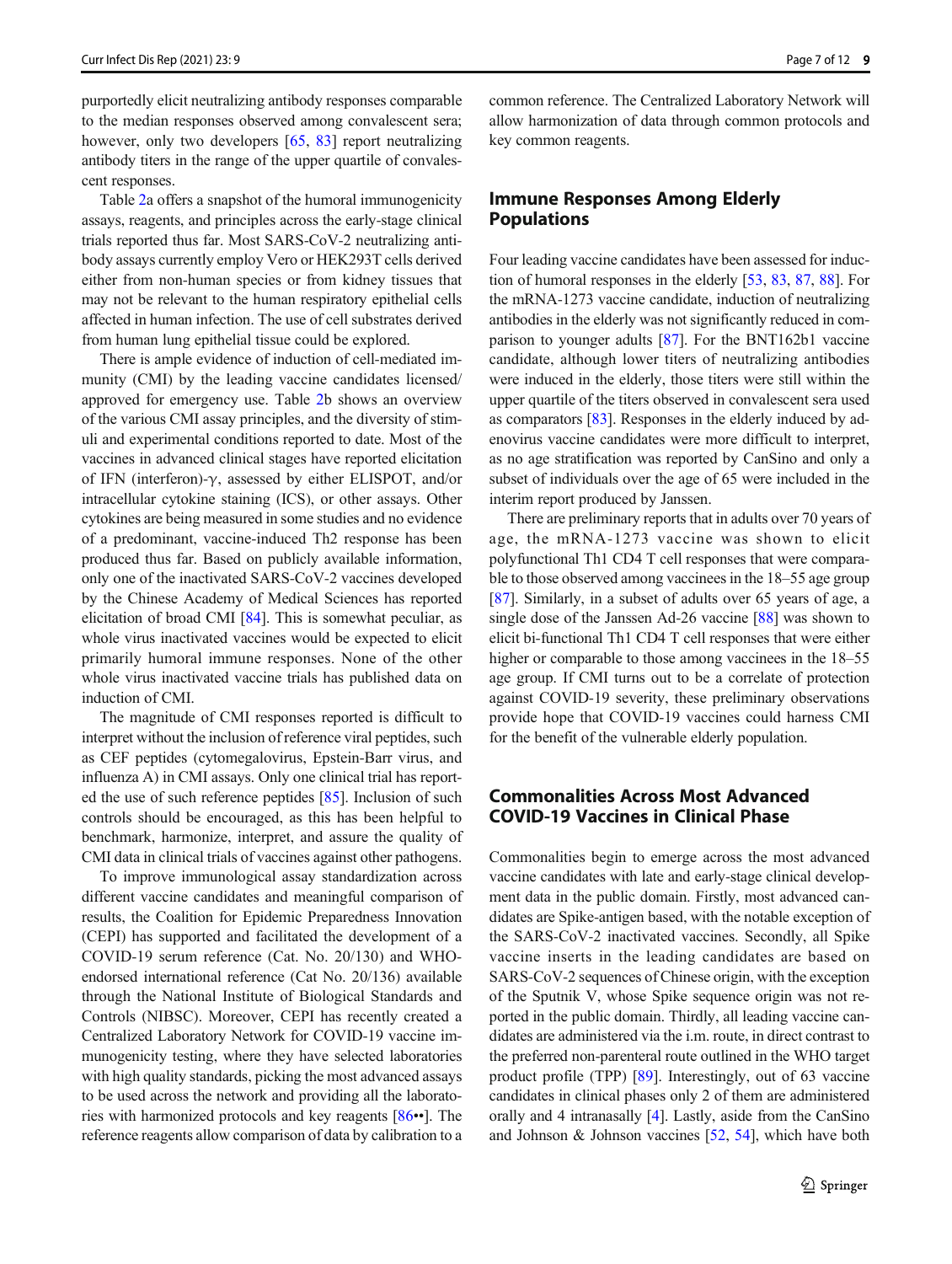moved into phase III trials with a single-dose vaccine protocol, all other leading candidates have two-dose regimens. Among the other leading candidates, one protein [[65\]](#page-10-0) and three mRNA formulated in LNPs [\[18](#page-8-0), [20](#page-8-0), [83](#page-10-0)] vaccines have moved forward to either phase III trials or EUA with two-dose regimens, all aiming for the second immunization to be administered within a month after the first immunization. Four inactivated viral vaccines produced in China have also moved into phase III under a two-dose vaccine regimen [\[79](#page-10-0)–[81,](#page-10-0) [84\]](#page-10-0). In summary, for most leading candidates, a two-dose regimen will be necessary, and this may again contrast with the WHO TPP expectations of a single-dose primary series and the yearly boosting doses originally anticipated for long-term use.

# SARS-CoV-2 Variants and Impact on Vaccine Development

Evidence suggests that mutations occur at a high frequency in the Spike and receptor binding motif (RBM), as a result of recombination events and other positive pressures [\[90](#page-11-0)] and that the RBM is the most divergent region of S [[91\]](#page-11-0) which may lead to the emergence of escape mutants. Variants with several S mutations have been detected in Brazil, Denmark, South Africa, the UK, and USA [[92](#page-11-0)]. Variants B.1.1.7 and B.1.351 which were first reported in the UK and South Africa, respectively, have caused a great deal of concern regarding their potential impacts on vaccine efficacy. Recent data from in vitro studies demonstrate that vaccinee sera from several different vaccines have significantly decreased neutralization activity against variant B.1.351 compared to older viral isolates while the sera show little or no decreased neutralization against variant B.1.1.7 [\[52,](#page-9-0) [67](#page-10-0), [93](#page-11-0)–[95\]](#page-11-0). Phase III trial results from Novavax and AstraZeneca revealed that the vaccines had high efficacy against the B.1.1.7 variant (85.6% and 74.6%, respectively) [\[67,](#page-10-0) [96](#page-11-0)]. However, efficacy for the Novavax, Johnson & Johnson, and AstraZeneca vaccines were much lower against the B.1.351 variant  $(49.4\%, 57\%$  and  $\langle 25\%,$ respectively), although the percent efficacy of the AstraZeneca vaccine was only reported for mild and moderate disease [\[52](#page-9-0), [67](#page-10-0), [97](#page-11-0)]. Based on these data, there is an urgent need to start development of updated versions of leading vaccines in order to protect against the B.1.351 variant, and also to develop a framework for expanded genomic surveillance and rapid analysis of new variants to generate actionable data.

To strengthen surveillance for mutations and variants of concern, CEPI formed a partnership with the GISAID Initiative ([www.gisaid.org](http://www.gisaid.org)), which hosts the largest open access pooled dataset of SARS-CoV-2 genomes  $(n =$ 544,478 full genomes as of 23 February 2021). The GISAID Initiative's EpiCoVTM application ([www.epicov.org\)](http://www.epicov.org) enables comparative analyses and modeling of sequences

and builds a mutation risk map building on knowledge of epitopes and deep mutation scanning experiments [[98\]](#page-11-0).

To rapidly respond to emerging variants, CEPI set up a collaborative project named "Agility" in partnership with Public Health England (PHE), NIBSC, and the GISAID Initiative, to enable the rapid biological assessment of emerging variants both in vitro and in vivo. The Agility project aims to provide open-access high quality reports on the biological implications of emerging variants and inform the need for strain changes or adaptions for vaccines to ensure effectiveness is maintained.

## Conclusions

Vaccine development is a lengthy process normally involving a 10–15-year timeline. Collaborative efforts and access of next generation technologies, animal models, calibrated and harmonized assays and standards, and active engagement of regulatory agencies with developers allowed approval of vaccines against COVID-19 within an unprecedented 9 months after identification of the SARS-CoV-2 virus.

Abbreviations ACE2, Angiotensin-converting enzyme 2; BAL, Bronchioalveolar lavage; BPL, β-Propiolactone; CMI, Cell-mediated immunity; CEPI, Coalition for Epidemic Preparedness Innovation; CNEs, Cationic nano-emulsions; COVID-19, Coronavirus disease 2019; EMA, European Medicines Agency; EUA, Emergency use authorization; FA, Formaldehyde; FDA, Food and Drug Administration; gRNA, Genomic RNA; LNPs, Lipid nanoparticles; mRNA, Messenger RNA; MVA, Modified vaccinia Ankara; NIBSC, National Institute of Biological Standards and Controls; PHE, Public Health England; RBD, Receptor binding domain; RBM, Receptor binding motif; SARS-CoV-2, Severe acute respiratory syndrome coronavirus-2; sgRNA, Subgenomic RNA; TPP, Target product profile; VE, Vaccine efficacy; VSV, Vesicular stomatitis virus; WHO, World Health Organization

Acknowledgements The authors thank CEPI colleagues Maïna L'Azou Jackson, Gerald Voss, and Melanie Saville for critical reading and providing detailed inputs.

Author's Contribution Arun Kumar conceptualized the study design and took the lead. Arun Kumar, William E Dowling, Raúl Gómez Román, Amol Chaudhari, Celine Gurry, Tung Thanh Le, Stig Tollefson, and Valentina Bernasconi wrote the manuscript and analyzed data. Carolyn E. Clark and Paul A. Kristiansen participated in editing and provided critical inputs.

## Declaration

Human and Animal Rights and Informed Consent This article does not contain any studies with human or animal subjects performed by any of the authors.

Conflict of Interest CEPI is a funder of some of the vaccine projects highlighted in this article.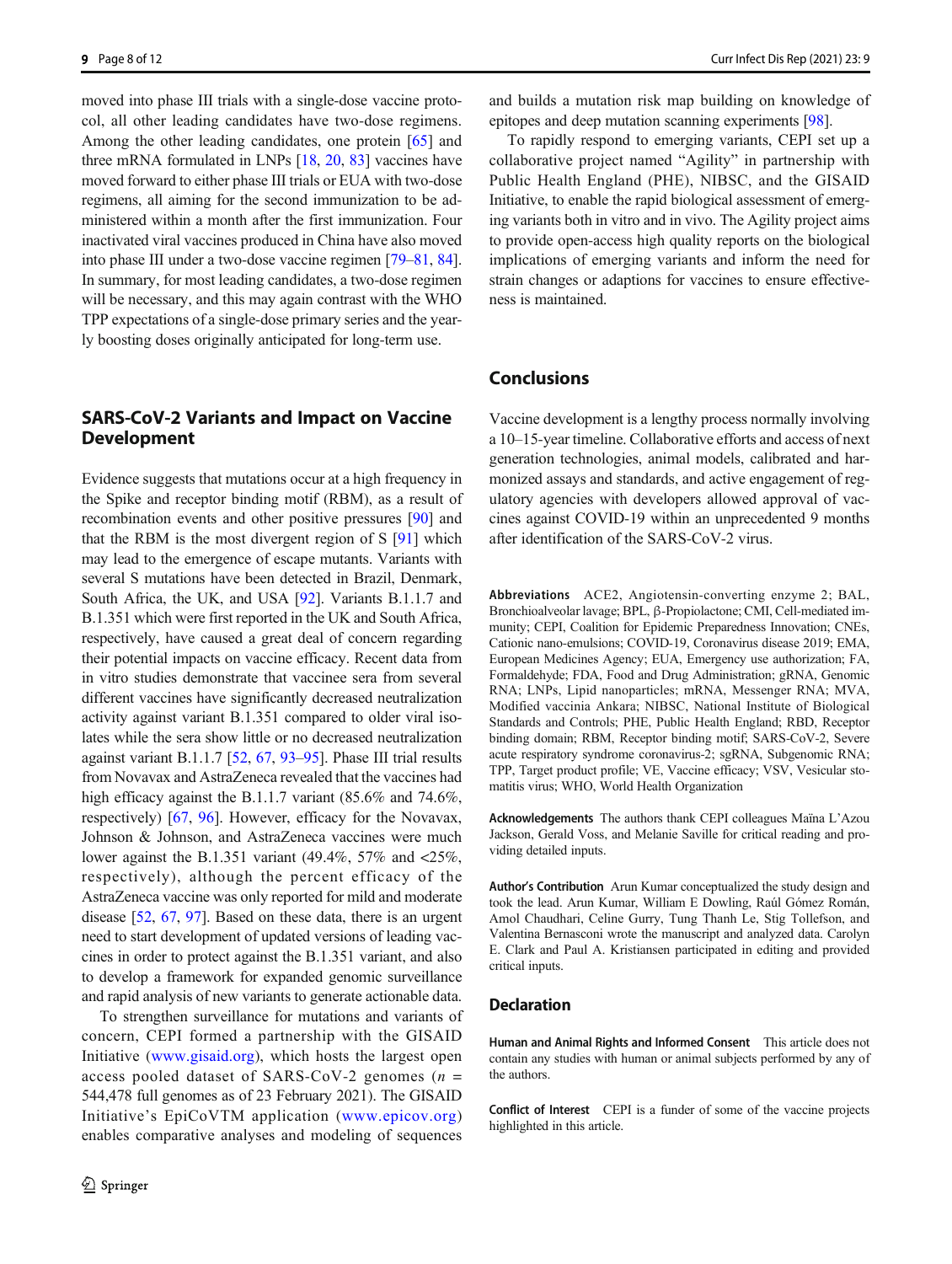<span id="page-8-0"></span>Open Access This article is licensed under a Creative Commons Attribution 4.0 International License, which permits use, sharing, adaptation, distribution and reproduction in any medium or format, as long as you give appropriate credit to the original author(s) and the source, provide a link to the Creative Commons licence, and indicate if changes were made. The images or other third party material in this article are included in the article's Creative Commons licence, unless indicated otherwise in a credit line to the material. If material is not included in the article's Creative Commons licence and your intended use is not permitted by statutory regulation or exceeds the permitted use, you will need to obtain permission directly from the copyright holder. To view a copy of this licence, visit <http://creativecommons.org/licenses/by/4.0/>.

# **References**

Papers of particular interest, published recently, have been highlighted as:

- Of importance
- •• Of major importance
- 1. Zhu N, Zhang D, Wang W, Li X, Yang B, Song J, et al. A novel coronavirus from patients with pneumonia in China, 2019. N Engl J Med. 2020;382(8):727–33. [https://doi.org/10.1056/](https://doi.org/10.1056/NEJMoa2001017) [NEJMoa2001017](https://doi.org/10.1056/NEJMoa2001017).
- 2. WHO coronavirus disease (COVID-19) dashboard. 2021 [https://](https://covid19.who.int/) [covid19.who.int/.](https://covid19.who.int/) Accessed.
- 3. Le TT, Cramer JP, Chen R, Mayhew S. Evolution of the COVID-19 vaccine development landscape. Nat Rev Drug Discov. 2020;19(10):667–8. [https://doi.org/10.1038/d41573-020-00151-8.](https://doi.org/10.1038/d41573-020-00151-8)
- 4. The COVID-19 candidate vaccine landscape. 2021. [https://www.](https://www.who.int/publications/m/item/draft-landscape-of-covid-19-candidate-vaccines) [who.int/publications/m/item/draft-landscape-of-covid-19](https://www.who.int/publications/m/item/draft-landscape-of-covid-19-candidate-vaccines) [candidate-vaccines](https://www.who.int/publications/m/item/draft-landscape-of-covid-19-candidate-vaccines). Accessed.
- 5.•• Munoz-Fontela C, Dowling WE, Funnell SGP, Gsell PS, Riveros-Balta AX, Albrecht RA, et al. Animal models for COVID-19. Nature. 2020;586(7830):509–15. [https://doi.org/10.1038/s41586-](https://doi.org/10.1038/s41586-020-2787-6) [020-2787-6](https://doi.org/10.1038/s41586-020-2787-6) A very important review focusing on preclinical testing of vaccines for SARS-CoV-2 in animal models.
- 6. Maruggi G, Zhang C, Li J, Ulmer JB, Yu D. mRNA as a Transformative technology for vaccine development to control infectious diseases. Mol Ther. 2019;27(4):757–72. [https://doi.org/10.](https://doi.org/10.1016/j.ymthe.2019.01.020) [1016/j.ymthe.2019.01.020.](https://doi.org/10.1016/j.ymthe.2019.01.020)
- 7.• Kumar A, Meldgaard TS, Bertholet S. Novel platforms for the development of a universal influenza vaccine. Front Immunol. 2018;(9):600. <https://doi.org/10.3389/fimmu.2018.00600> This article includes a comprehensive review of platform technlogies for vaccine development.
- 8. Kowalski PS, Rudra A, Miao L, Anderson DG. Delivering the messenger: advances in technologies for therapeutic mRNA delivery. Mol Ther. 2019;27(4):710–28. [https://doi.org/10.1016/j.](https://doi.org/10.1016/j.ymthe.2019.02.012) [ymthe.2019.02.012](https://doi.org/10.1016/j.ymthe.2019.02.012).
- 9. Coronavirus Vaccine Tracker. 2021. [https://www.nytimes.com/](https://www.nytimes.com/interactive/2020/science/coronavirus-vaccine-tracker.html#sinovac) [interactive/2020/science/coronavirus-vaccine-tracker.html#](https://www.nytimes.com/interactive/2020/science/coronavirus-vaccine-tracker.html#sinovac) [sinovac](https://www.nytimes.com/interactive/2020/science/coronavirus-vaccine-tracker.html#sinovac). Accessed.
- 10. Corbett KS, Flynn B, Foulds KE, Francica JR, Boyoglu-Barnum S, Werner AP, et al. Evaluation of the mRNA-1273 vaccine against SARS-CoV-2 in nonhuman primates. N Engl J Med. 2020;383(16): 1544–55. [https://doi.org/10.1056/NEJMoa2024671.](https://doi.org/10.1056/NEJMoa2024671)
- 11. Rauch S, Gooch K, Hall Y, Salguero FJ, Dennis MJ, Gleeson FV, et al. mRNA vaccine CVnCoV protects non-human primates from SARS-CoV-2 challenge infection. bioRxiv. 2020. [https://doi.org/](https://doi.org/10.1101/2020.12.23.424138) [10.1101/2020.12.23.424138](https://doi.org/10.1101/2020.12.23.424138).
- 12. Vogel AB, Kanevsky I, Che Y, Swanson KA, Muik A, Vormehr M, et al. BNT162b vaccines are immunogenic and protect non-human primates against SARS-CoV-2. bioRxiv. 2020. [https://doi.org/10.](https://doi.org/10.1101/2020.12.11.421008) [1101/2020.12.11.421008.](https://doi.org/10.1101/2020.12.11.421008)
- 13. Rauch S, Roth N, Schwendt K, Fotin-Mleczek M, Mueller SO, Petsch B. mRNA based SARS-CoV-2 vaccine candidate CVnCoV induces high levels of virus neutralizing antibodies and mediates protection in rodents. bioRxiv. 2020. [https://doi.org/10.](https://doi.org/10.1101/2020.10.23.351775) [1101/2020.10.23.351775](https://doi.org/10.1101/2020.10.23.351775).
- 14. de Alwis R, Gan ES, Chen S, Leong YS, Tan HC, Zhang SL, et al. A single dose of self-transcribing and replicating RNA based SARS-CoV-2 vaccine produces protective adaptive immunity in mice. bioRxiv. 2020. [https://doi.org/10.1101/2020.09.03.280446.](https://doi.org/10.1101/2020.09.03.280446)
- 15. Zhang NN, Li XF, Deng YQ, Zhao H, Huang YJ, Yang G, et al. A thermostable mRNA vaccine against COVID-19. Cell. 2020;182(5): 1271–83 e16. <https://doi.org/10.1016/j.cell.2020.07.024>.
- 16. Baden LR, El Sahly HM, Essink B, Kotloff K, Frey S, Novak R, et al. Efficacy and safety of the mRNA-1273 SARS-CoV-2 vaccine. N Engl J Med. 2020. [https://doi.org/10.1056/NEJMoa2035389.](https://doi.org/10.1056/NEJMoa2035389)
- 17. Polack FP, Thomas SJ, Kitchin N, Absalon J, Gurtman A, Lockhart S, et al. Safety and efficacy of the BNT162b2 mRNA Covid-19 vaccine. N Engl J Med. 2020;383(27):2603–15. [https://doi.org/10.](https://doi.org/10.1056/NEJMoa2034577) [1056/NEJMoa2034577](https://doi.org/10.1056/NEJMoa2034577).
- 18. Jackson LA, Anderson EJ, Rouphael NG, Roberts PC, Makhene M, Coler RN, et al. An mRNA vaccine against SARS-CoV-2 — preliminary report. N Engl J Med. 2020;383(20):1920–31. [https://doi.](https://doi.org/10.1056/NEJMoa2022483) [org/10.1056/NEJMoa2022483.](https://doi.org/10.1056/NEJMoa2022483)
- 19. Mulligan MJ, Lyke KE, Kitchin N, Absalon J, Gurtman A, Lockhart S, et al. Phase I/II study of COVID-19 RNA vaccine BNT162b1 in adults. Nature. 2020;586(7830):589–93. [https://doi.](https://doi.org/10.1038/s41586-020-2639-4) [org/10.1038/s41586-020-2639-4](https://doi.org/10.1038/s41586-020-2639-4).
- 20. Kremsner P, Mann P, Bosch J, Fendel R, Gabor JJ, Kreidenweiss A, et al. Phase 1 assessment of the safety and immunogenicity of an mRNA-lipid nanoparticle vaccine candidate against SARS-CoV-2 in human volunteers. medRxiv. 2020. [https://doi.org/10.1101/](https://doi.org/10.1101/2020.11.09.20228551) [2020.11.09.20228551](https://doi.org/10.1101/2020.11.09.20228551).
- 21. Statistics and research: coronavirus (COVID-19) vaccinations. 2021.
- 22. Lee LYY, Izzard L, Hurt AC. A Review of DNA vaccines against influenza. Front Immunol. 2018;9:1568. [https://doi.org/10.3389/](https://doi.org/10.3389/fimmu.2018.01568) [fimmu.2018.01568](https://doi.org/10.3389/fimmu.2018.01568).
- 23. Patel A, Walters J, Reuschel EL, Schultheis K, Parzych E, Gary EN, et al. Intradermal-delivered DNA vaccine provides anamnestic protection in a rhesus macaque SARS-CoV-2 challenge model. bioRxiv. 2020. [https://doi.org/10.1101/2020.07.28.225649.](https://doi.org/10.1101/2020.07.28.225649)
- 24. Seo YB, Suh YS, Ryu JI, Jang H, Oh H, Koo B-S, et al. Soluble spike DNA vaccine provides long-term protective immunity against SAR-CoV-2 in mice and nonhuman primates. bioRxiv. 2020. <https://doi.org/10.1101/2020.10.09.334136>.
- 25. Brocato RL, Kwilas SA, Kim RK, Zeng X, Principe LM, Smith JM, et al. Protective efficacy of a SARS-CoV-2 DNA vaccine in wildtype and immunosuppressed Syrian hamsters. bioRxiv. 2020. <https://doi.org/10.1101/2020.11.10.376905>.
- 26. Yu J, Tostanoski LH, Peter L, Mercado NB, McMahan K, Mahrokhian SH, et al. DNA vaccine protection against SARS-CoV-2 in rhesus macaques. Science. 2020;369(6505):806. [https://](https://doi.org/10.1126/science.abc6284) [doi.org/10.1126/science.abc6284.](https://doi.org/10.1126/science.abc6284)
- 27. Tebas P, Yang S, Boyer JD, Reuschel EL, Patel A, Christensen-Quick A, et al. Safety and immunogenicity of INO-4800 DNA vaccine against SARS-CoV-2: a preliminary report of an open-label, phase 1 clinical trial. EClinicalMedicine. 2020;100689. [https://](https://doi.org/10.1016/j.eclinm.2020.100689) [doi.org/10.1016/j.eclinm.2020.100689.](https://doi.org/10.1016/j.eclinm.2020.100689)
- 28. INOVIO 2020. announces initiation of phase 2 segment of its phase 2/3 clinical trial for its COVID-19 DNA vaccine candidate, INO-4800; trial will be funded by the U.S. Department of Defense November 16, 2020. [http://ir.inovio.com/news-releases/news](http://ir.inovio.com/news-releases/news-releases-details/2020/INOVIO-Announces-Initiation-of-Phase-2-Segment-of-its-Phase-23-Clinical-Trial-for-its-COVID-19-DNA-Vaccine-Candidate-INO-4800-Trial-Will-Be-Funded-by-the-U.S.-Department-of-Defense/default.aspx)[releases-details/2020/INOVIO-Announces-Initiation-of-Phase-2-](http://ir.inovio.com/news-releases/news-releases-details/2020/INOVIO-Announces-Initiation-of-Phase-2-Segment-of-its-Phase-23-Clinical-Trial-for-its-COVID-19-DNA-Vaccine-Candidate-INO-4800-Trial-Will-Be-Funded-by-the-U.S.-Department-of-Defense/default.aspx)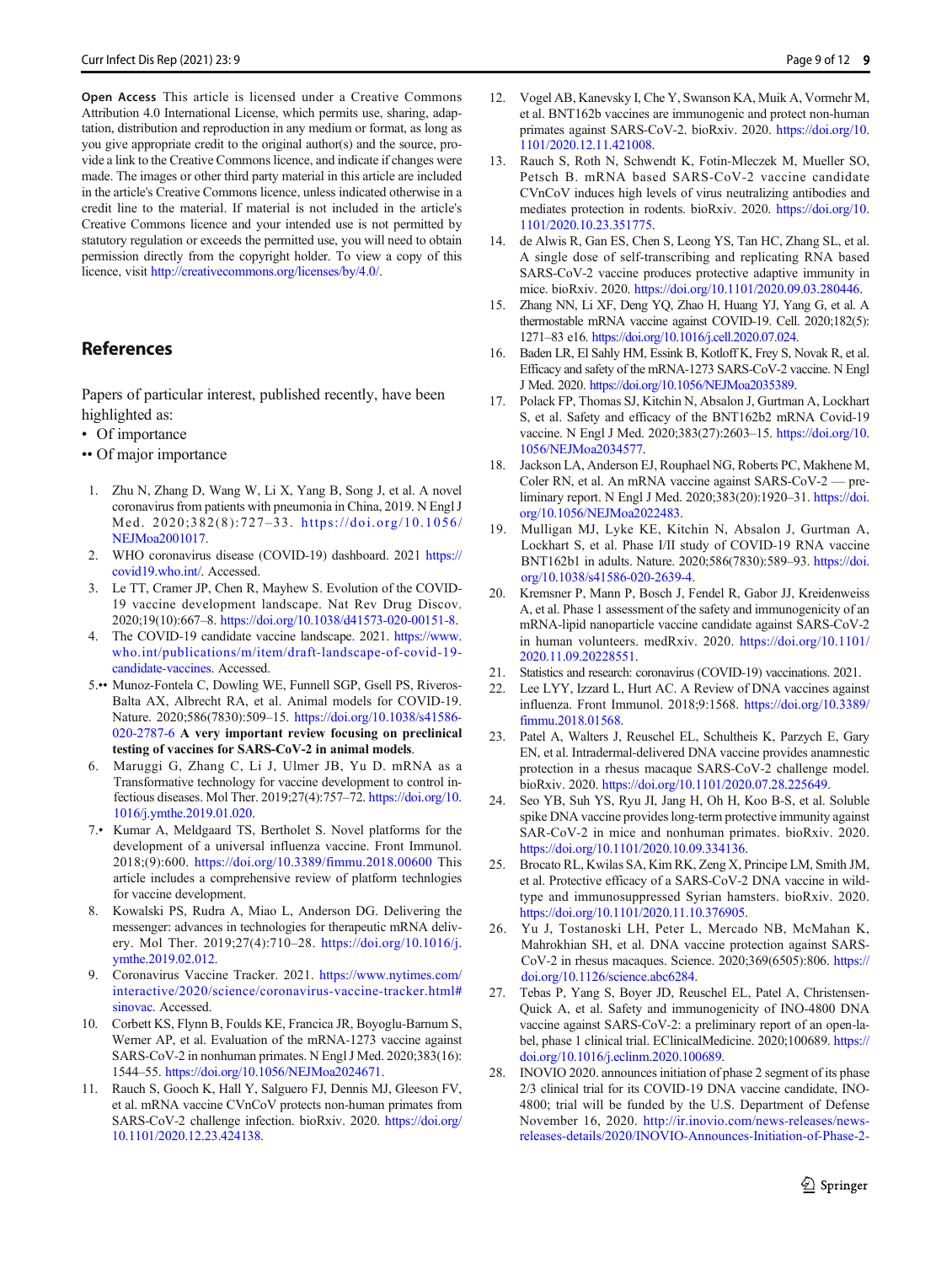<span id="page-9-0"></span>[Segment-of-its-Phase-23-Clinical-Trial-for-its-COVID-19-DNA-](http://ir.inovio.com/news-releases/news-releases-details/2020/INOVIO-Announces-Initiation-of-Phase-2-Segment-of-its-Phase-23-Clinical-Trial-for-its-COVID-19-DNA-Vaccine-Candidate-INO-4800-Trial-Will-Be-Funded-by-the-U.S.-Department-of-Defense/default.aspx)[Vaccine-Candidate-INO-4800-Trial-Will-Be-Funded-by-the-U.S.-](http://ir.inovio.com/news-releases/news-releases-details/2020/INOVIO-Announces-Initiation-of-Phase-2-Segment-of-its-Phase-23-Clinical-Trial-for-its-COVID-19-DNA-Vaccine-Candidate-INO-4800-Trial-Will-Be-Funded-by-the-U.S.-Department-of-Defense/default.aspx) [Department-of-Defense/default.aspx](http://ir.inovio.com/news-releases/news-releases-details/2020/INOVIO-Announces-Initiation-of-Phase-2-Segment-of-its-Phase-23-Clinical-Trial-for-its-COVID-19-DNA-Vaccine-Candidate-INO-4800-Trial-Will-Be-Funded-by-the-U.S.-Department-of-Defense/default.aspx). Accessed.

- 29.• Lundstrom K. Application of viral vectors for vaccine development with a special emphasis on COVID-19. Viruses. 2020;12(11):1324. <https://doi.org/10.3390/v12111324> An important review about viral vectors exploited for vaccines development.
- van Doremalen N, Lambe T, Spencer A, Belij-Rammerstorfer S, Purushotham JN, Port JR, et al. ChAdOx1 nCoV-19 vaccination prevents SARS-CoV-2 pneumonia in rhesus macaques. bioRxiv : the preprint server for biology. 2020. [https://doi.org/10.1101/2020.](https://doi.org/10.1101/2020.05.13.093195) [05.13.093195](https://doi.org/10.1101/2020.05.13.093195).
- 31. Graham SP, McLean RK, Spencer AJ, Belij-Rammerstorfer S, Wright D, Ulaszewska M, et al. Evaluation of the immunogenicity of primeboost vaccination with the replication-deficient viral vectored COVID-19 vaccine candidate ChAdOx1 nCoV-19. npj Vaccines. 2020;5(1):69. [https://doi.org/10.1038/s41541-020-00221-3.](https://doi.org/10.1038/s41541-020-00221-3)
- 32. Mercado NB, Zahn R, Wegmann F, Loos C, Chandrashekar A, Yu J, et al. Single-shot Ad26 vaccine protects against SARS-CoV-2 in rhesus macaques. Nature. 2020;586(7830):583–8. [https://doi.org/](https://doi.org/10.1038/s41586-020-2607-z) [10.1038/s41586-020-2607-z](https://doi.org/10.1038/s41586-020-2607-z).
- 33. Bricker TL, Darling TL, Hassan AO, Harastani HH, Soung A, Jiang X, et al. A single intranasal or intramuscular immunization with chimpanzee adenovirus vectored SARS-CoV-2 vaccine protects against pneumonia in hamsters. bioRxiv. 2020. [https://doi.org/10.](https://doi.org/10.1101/2020.12.02.408823) [1101/2020.12.02.408823.](https://doi.org/10.1101/2020.12.02.408823)
- 34. Hassan AO, Kafai NM, Dmitriev IP, Fox JM, Smith B, Harvey IB, et al. A single intranasal dose of chimpanzee adenovirus-vectored vaccine confers sterilizing immunity against SARS-CoV-2 infection. bioRxiv. 2020. [https://doi.org/10.1101/2020.07.16.205088.](https://doi.org/10.1101/2020.07.16.205088)
- 35. Wu S, Zhong G, Zhang J, Shuai L, Zhang Z, Wen Z, et al. A single dose of an adenovirus-vectored vaccine provides protection against SARS-CoV-2 challenge. Nat Commun. 2020;11(1):4081. [https://](https://doi.org/10.1038/s41467-020-17972-1) [doi.org/10.1038/s41467-020-17972-1.](https://doi.org/10.1038/s41467-020-17972-1)
- 36. Feng L, Wang Q, Shan C, Yang C, Feng Y, Wu J, et al. An adenovirus-vectored COVID-19 vaccine confers protection from SARS-COV-2 challenge in rhesus macaques. Nat Commun. 2020;11(1):4207. [https://doi.org/10.1038/s41467-020-18077-5.](https://doi.org/10.1038/s41467-020-18077-5)
- 37. Moore AC, Dora EG, Peinovich N, Tucker KP, Lin K, Cortese M, et al. Pre-clinical studies of a recombinant adenoviral mucosal vaccine to prevent SARS-CoV-2 infection. bioRxiv. 2020. [https://doi.](https://doi.org/10.1101/2020.09.04.283853) [org/10.1101/2020.09.04.283853](https://doi.org/10.1101/2020.09.04.283853).
- 38. Rice A, Verma M, Shin A, Zakin L, Sieling P, Tanaka S, et al. A next generation bivalent human Ad5 COVID-19 vaccine delivering both spike and nucleocapsid antigens elicits Th1 dominant CD4+, CD8+ T-cell and neutralizing antibody responses. bioRxiv. 2020. <https://doi.org/10.1101/2020.07.29.227595>.
- 39. King RG, Silva-Sanchez A, Peel JN, Botta D, Meza-Perez S, Allie SR, et al. Single-dose intranasal administration of AdCOVID elicits systemic and mucosal immunity against SARS-CoV-2 in mice. bioRxiv. 2020. [https://doi.org/10.1101/2020.10.10.331348.](https://doi.org/10.1101/2020.10.10.331348)
- 40. Gabitzsch E, Safrit JT, Verma M, Rice A, Sieling P, Zakin L, et al. Complete protection of nasal and lung airways against SARS-CoV-2 challenge by antibody plus Th1 dominant N- and S-specific T-cell responses to subcutaneous prime and thermally-stable oral boost bivalent hAd5 vaccination in an NHP study. bioRxiv. 2020. <https://doi.org/10.1101/2020.12.08.416297>.
- 41. Case JB, Rothlauf PW, Chen RE, Kafai NM, Fox JM, Shrihari S, et al. Replication-competent vesicular stomatitis virus vaccine vector protects against SARS-CoV-2-mediated pathogenesis. bioRxiv : the preprint server for biology. 2020. [https://doi.org/10.1101/2020.](https://doi.org/10.1101/2020.07.09.196386) [07.09.196386](https://doi.org/10.1101/2020.07.09.196386).
- 42. Yahalom-Ronen Y, Tamir H, Melamed S, Politi B, Shifman O, Achdout H, et al. A single dose of recombinant VSV-ΔG-spike vaccine provides protection against SARS-CoV-2 challenge. Nat Commun. 2020;11(1):6402. [https://doi.org/10.1038/s41467-020-20228-7.](https://doi.org/10.1038/s41467-020-20228-7)
- 43. Hennrich AA, Banda DH, Oberhuber M, Schopf A, Pfaffinger V, Wittwer K, et al. Safe and effective two-in-one replicon-and-VLP minispike vaccine for COVID-19. bioRxiv. 2020. [https://doi.org/](https://doi.org/10.1101/2020.10.02.324046) [10.1101/2020.10.02.324046](https://doi.org/10.1101/2020.10.02.324046).
- 44. Ku M-W, Bourgine M, Authié P, Lopez J, Nemirov K, Moncoq F, et al. Intranasal vaccination with a lentiviral vector strongly protects against SARS-CoV-2 in mouse and golden hamster preclinical models. bioRxiv. 2020. [https://doi.org/10.1101/2020.07.21.214049.](https://doi.org/10.1101/2020.07.21.214049)
- 45. Sun W, Leist SR, McCroskery S, Liu Y, Slamanig S, Oliva J, et al. Newcastle disease virus (NDV) expressing the spike protein of SARS-CoV-2 as a live virus vaccine candidate. EBioMedicine. 2020;62. [https://doi.org/10.1016/j.ebiom.2020.103132.](https://doi.org/10.1016/j.ebiom.2020.103132)
- 46. Chiuppesi F, MdA S, Contreras H, Nguyen VH, Martinez J, Park S, et al. Development of a synthetic poxvirus-based SARS-CoV-2 vaccine. bioRxiv. 2020. [https://doi.org/10.1101/2020.07.01.183236.](https://doi.org/10.1101/2020.07.01.183236)
- 47. Liu R, Americo JL, Cotter CA, Earl PL, Erez N, Peng C, et al. MVA vector vaccines inhibit SARS CoV-2 replication in upper and lower respiratory tracts of transgenic mice and prevent lethal disease. bioRxiv. 2021. [https://doi.org/10.1101/2020.12.30.424878.](https://doi.org/10.1101/2020.12.30.424878)
- 48. García-Arriaza J, Garaigorta U, Pérez P, Lázaro-Frías A, Zamora C, Gastaminza P, et al. COVID-19 vaccine candidates based on modified vaccinia virus Ankara expressing the SARS-CoV-2 spike induce robust T- and B-cell immune responses and full efficacy in mice. J Virol. 2021. [https://doi.org/10.1128/JVI.02260-20.](https://doi.org/10.1128/JVI.02260-20)
- 49. Tscherne A, Schwarz JH, Rohde C, Kupke A, Kalodimou G, Limpinsel L, et al. Immunogenicity and efficacy of the COVID-19 candidate vector vaccine MVA SARS 2 S in preclinical vaccination. bioRxiv. 2021. <https://doi.org/10.1101/2021.01.09.426032>.
- 50. Logunov DY, Dolzhikova IV, Shcheblyakov DV, Tukhvatulin AI, Zubkova OV, Dzharullaeva AS, et al. Safety and efficacy of an rAd26 and rAd5 vector-based heterologous prime-boost COVID-19 vaccine: an interim analysis of a randomised controlled phase 3 trial in Russia. Lancet. [https://doi.org/10.1016/S0140-6736\(21\)00234-8.](https://doi.org/10.1016/S0140-6736(21)00234-8)
- 51. Logunov DY, Dolzhikova IV, Zubkova OV, Tukhvatulin AI, Shcheblyakov DV, Dzharullaeva AS, et al. Safety and immunogenicity of an rAd26 and rAd5 vector-based heterologous prime-boost COVID-19 vaccine in two formulations: two open, non-randomised phase 1/2 studies from Russia. Lancet. 2020;396(10255):887–97. [https://doi.org/10.1016/S0140-6736\(20\)31866-3.](https://doi.org/10.1016/S0140-6736(20)31866-3)
- 52. Johnson & Johnson announces single-shot Janssen COVID-19 vaccine candidate met primary endpoints in interim analysis of its phase 3 ENSEMBLE trial. 2021. [https://www.jnj.com/johnson](https://www.jnj.com/johnson-johnson-announces-single-shot-janssen-covid-19-vaccine-candidate-met-primary-endpoints-in-interim-analysis-of-its-phase-3-ensemble-trial)[johnson-announces-single-shot-janssen-covid-19-vaccine](https://www.jnj.com/johnson-johnson-announces-single-shot-janssen-covid-19-vaccine-candidate-met-primary-endpoints-in-interim-analysis-of-its-phase-3-ensemble-trial)[candidate-met-primary-endpoints-in-interim-analysis-of-its-phase-](https://www.jnj.com/johnson-johnson-announces-single-shot-janssen-covid-19-vaccine-candidate-met-primary-endpoints-in-interim-analysis-of-its-phase-3-ensemble-trial)[3-ensemble-trial](https://www.jnj.com/johnson-johnson-announces-single-shot-janssen-covid-19-vaccine-candidate-met-primary-endpoints-in-interim-analysis-of-its-phase-3-ensemble-trial). Accessed.
- 53. Zhu F-C, Li Y-H, Guan X-H, Hou L-H, Wang W-J, Li J-X, et al. Safety, tolerability, and immunogenicity of a recombinant adenovirus type-5 vectored COVID-19 vaccine: a dose-escalation, openlabel, non-randomised, first-in-human trial. Lancet. 2020;395(10240):1845–54. [https://doi.org/10.1016/S0140-](https://doi.org/10.1016/S0140-6736(20)31208-3) [6736\(20\)31208-3.](https://doi.org/10.1016/S0140-6736(20)31208-3)
- 54. Zhu F-C, Guan X-H, Li Y-H, Huang J-Y, Jiang T, Hou L-H, et al. Immunogenicity and safety of a recombinant adenovirus type-5 vectored COVID-19 vaccine in healthy adults aged 18 years or older: a randomised, double-blind, placebo-controlled, phase 2 trial. Lancet. 2020;396(10249):479–88. [https://doi.org/10.1016/S0140-](https://doi.org/10.1016/S0140-6736(20)31605-6) [6736\(20\)31605-6.](https://doi.org/10.1016/S0140-6736(20)31605-6)
- 55. Voysey M, Clemens SAC, Madhi SA, Weckx LY, Folegatti PM, Aley PK, et al. Safety and efficacy of the ChAdOx1 nCoV-19 vaccine (AZD1222) against SARS-CoV-2: an interim analysis of four randomised controlled trials in Brazil, South Africa, and the UK. Lancet. 2021;397(10269):99–111. [https://doi.org/10.1016/](https://doi.org/10.1016/S0140-6736(20)32661-1) [S0140-6736\(20\)32661-1](https://doi.org/10.1016/S0140-6736(20)32661-1).
- 56. Johnson & Johnson announces submission of application to the U.S. FDA for emergency use authorization of its investigational single-shot Janssen COVID-19 vaccine candidate. 2021.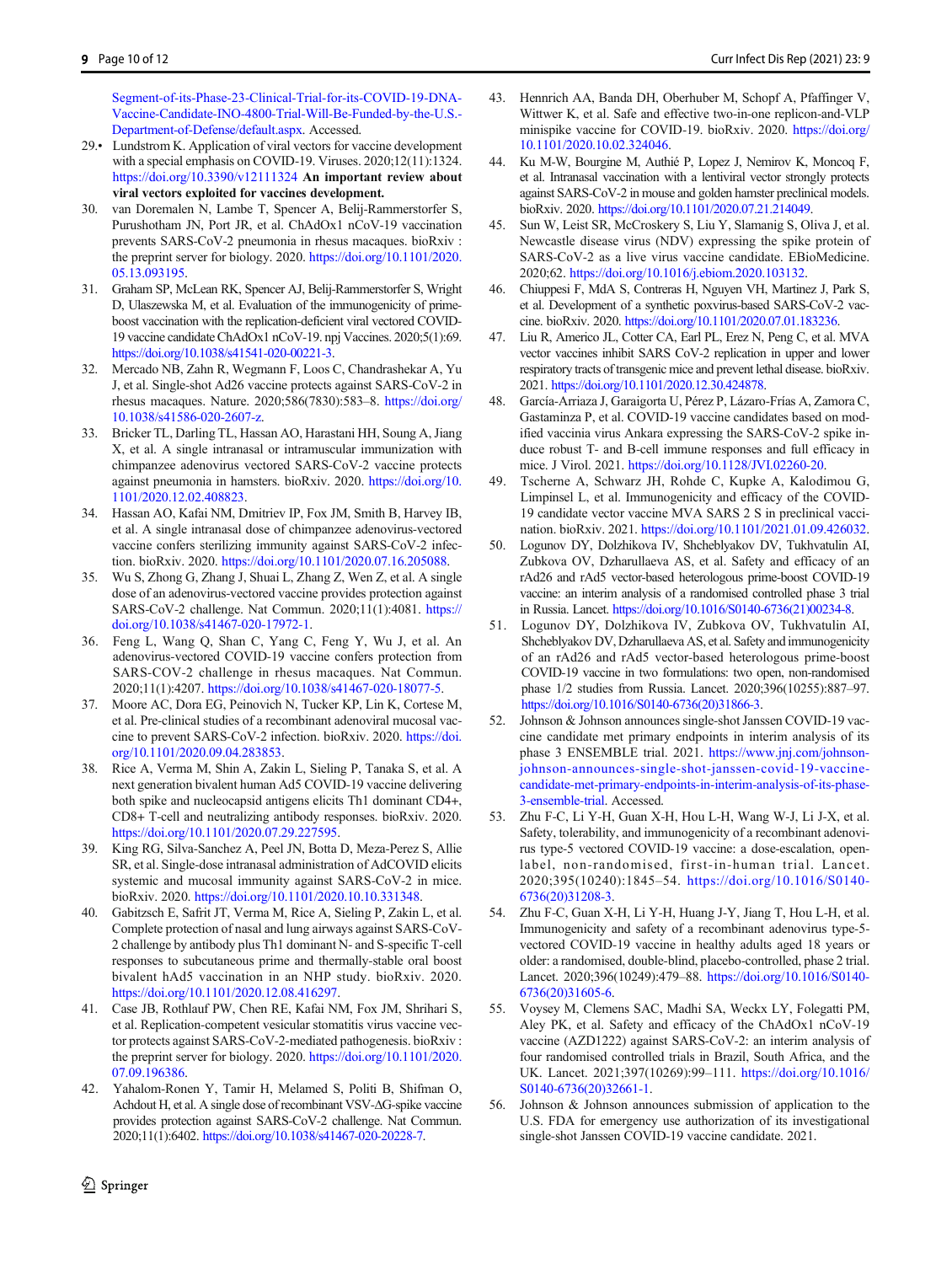- <span id="page-10-0"></span>57. Tian J-H, Patel N, Haupt R, Zhou H, Weston S, Hammond H, et al. SARS-CoV-2 spike glycoprotein vaccine candidate NVX-CoV2373 elicits immunogenicity in baboons and protection in mice. bioRxiv. 2020. [https://doi.org/10.1101/2020.06.29.178509.](https://doi.org/10.1101/2020.06.29.178509)
- 58. Guebre-Xabier M, Patel N, Tian J-H, Zhou B, Maciejewski S, Lam K, et al. NVX-CoV2373 vaccine protects cynomolgus macaque upper and lower airways against SARS-CoV-2 challenge. bioRxiv. 2020. [https://doi.org/10.1101/2020.08.18.256578.](https://doi.org/10.1101/2020.08.18.256578)
- 59. Liang JG, Su D, Song T-Z, Zeng Y, Huang W, Wu J, et al. S-Trimer, a COVID-19 subunit vaccine candidate, induces protective immunity in nonhuman primates. bioRxiv. 2020. [https://doi.org/10.](https://doi.org/10.1101/2020.09.24.311027) [1101/2020.09.24.311027.](https://doi.org/10.1101/2020.09.24.311027)
- 60. Herrmann A, Maruyama J, Yue C, Lahtz C, Zhou H, Kerwin L, et al. A targeted vaccine against COVID-19: S1-Fc vaccine targeting the antigen-presenting cell compartment elicits protection against SARS-CoV-2 infection. bioRxiv. 2020. [https://doi.org/10.](https://doi.org/10.1101/2020.06.29.178616) [1101/2020.06.29.178616.](https://doi.org/10.1101/2020.06.29.178616)
- 61. Yang J, Wang W, Chen Z, Lu S, Yang F, Bi Z, et al. A vaccine targeting the RBD of the S protein of SARS-CoV-2 induces protective immunity. Nature. 2020;586(7830):572–7. [https://doi.org/](https://doi.org/10.1038/s41586-020-2599-8) [10.1038/s41586-020-2599-8.](https://doi.org/10.1038/s41586-020-2599-8)
- 62. Amanat F, Strohmeier S, Rathnasinghe R, Schotsaert M, Coughlan L, García-Sastre A, et al. Introduction of two prolines and removal of the polybasic cleavage site leads to optimal efficacy of a recombinant spike based SARS-CoV-2 vaccine in the mouse model. bioRxiv. 2020. [https://doi.org/10.1101/2020.09.16.300970.](https://doi.org/10.1101/2020.09.16.300970)
- 63. Tan H-X, Juno JA, Lee WS, Barber-Axthelm I, Kelly HG, Wragg KM, et al. Prime-boost protein subunit vaccines against SARS-CoV-2 are highly immunogenic in mice and macaques. bioRxiv. 2020. [https://doi.org/10.1101/2020.09.01.278630.](https://doi.org/10.1101/2020.09.01.278630)
- 64. Ren W, Sun H, Gao GF, Chen J, Sun S, Zhao R, et al. Recombinant SARS-CoV-2 spike S1-Fc fusion protein induced high levels of neutralizing responses in nonhuman primates. bioRxiv. 2020. <https://doi.org/10.1101/2020.04.21.052209>.
- 65. Keech C, Albert G, Cho I, Robertson A, Reed P, Neal S, et al. Phase 1–2 trial of a SARS-CoV-2 recombinant spike protein nanoparticle vaccine. N Engl J Med. 2020;383(24):2320–32. [https://doi.org/10.](https://doi.org/10.1056/NEJMoa2026920) [1056/NEJMoa2026920](https://doi.org/10.1056/NEJMoa2026920).
- 66. The European Union Clinical Trials Register. 2021.
- 67. Novavax COVID-19 Vaccine Demonstrates 89.3% Efficacy in UK Phase 3 Trial. 2021 [https://ir.novavax.com/news-releases/news](https://ir.novavax.com/news-releases/news-release-details/novavax-covid-19-vaccine-demonstrates-893-efficacy-uk-phase-3)[release-details/novavax-covid-19-vaccine-demonstrates-893](https://ir.novavax.com/news-releases/news-release-details/novavax-covid-19-vaccine-demonstrates-893-efficacy-uk-phase-3) [efficacy-uk-phase-3](https://ir.novavax.com/news-releases/news-release-details/novavax-covid-19-vaccine-demonstrates-893-efficacy-uk-phase-3). Accessed.
- 68. Richmond P, Hatchuel L, Dong M, Ma B, Hu B, Smolenov I, et al. A first-in-human evaluation of the safety and immunogenicity of SCB-2019, an adjuvanted, recombinant SARS-CoV-2 trimeric Sprotein subunit vaccine for COVID-19 in healthy adults; a phase 1, randomised, double-blind, placebo-controlled trial. medRxiv. 2020. <https://doi.org/10.1101/2020.12.03.20243709>.
- 69. Stauft CB, Yang C, Coleman JR, Boltz D, Chin C, Kushnir A, et al. Live-attenuated H1N1 influenza vaccine candidate displays potent efficacy in mice and ferrets. PLoS One. 2019;14(10):e0223784. <https://doi.org/10.1371/journal.pone.0223784>.
- 70. Seo SH, Jang Y. Cold-adapted live attenuated SARS-Cov-2 vaccine completely protects human ACE2 transgenic mice from SARS-Cov-2 infection. Vaccines. 2020;8(4):584.
- 71. Gao Q, Bao L, Mao H, Wang L, Xu K, Yang M, et al. Development of an inactivated vaccine candidate for SARS-CoV-2. Science. 2020;369(6499):77–81. <https://doi.org/10.1126/science.abc1932>.
- 72. Wang H, Zhang Y, Huang B, Deng W, Quan Y, Wang W, et al. Development of an inactivated vaccine candidate, BBIBP-CorV, with potent protection against SARS-CoV-2. Cell. 2020;182(3): 713–21.e9. <https://doi.org/10.1016/j.cell.2020.06.008>.
- 73. Pragya Y, Raches E, Sanjay K, Dilip P, Sreelekshmy M, Anita S, et al. Remarkable immunogenicity and protective efficacy of

BBV152, an inactivated SARS-CoV-2 vaccine in rhesus macaques. Research Square. 2021. [https://doi.org/10.21203/rs.3.rs-65715/v1.](https://doi.org/10.21203/rs.3.rs-65715/v1)

- 74. Petráš M, Lesný P, Musil J, Limberková R, Pátíková A, Jirsa M, et al. Early immune response in mice immunized with a semi-split inactivated vaccine against SARS-CoV-2 containing S protein-free particles and subunit S protein. bioRxiv. 2020. [https://doi.org/10.](https://doi.org/10.1101/2020.11.03.366641) [1101/2020.11.03.366641.](https://doi.org/10.1101/2020.11.03.366641)
- 75. Sir Karakus G, Tastan C, Kancagi DD, Yurtsever B, Tumentemur G, Demir S, et al. Preliminary report of preclinical efficacy and safety analysis of gamma-irradiated inactivated SARS-CoV-2 vaccine candidates, SK-01 version 1 and OZG-3861 version 1. bioRxiv. 2020. [https://doi.org/10.1101/2020.09.04.277426.](https://doi.org/10.1101/2020.09.04.277426)
- 76. Turan RD, Tastan C, Kancagi DD, Yurtsever B, Karakus GS, Ozer S, et al. Gamma-irradiated SARS-CoV-2 vaccine candidate, OZG-38.61.3, confers protection from SARS-CoV-2 challenge in human ACEII-transgenic mice. bioRxiv. 2021. [https://doi.org/10.1101/](https://doi.org/10.1101/2020.10.28.356667) [2020.10.28.356667](https://doi.org/10.1101/2020.10.28.356667).
- 77. Ragan IK, Hartson LM, Dutt TS, Obregon-Henao A, Maison RM, Gordy P, et al. A whole virion vaccine for COVID-19 produced via a novel inactivation method: results from animal challenge model studies. bioRxiv. 2020. [https://doi.org/10.1101/2020.11.13.381335.](https://doi.org/10.1101/2020.11.13.381335)
- 78. China approves Sinovac vaccine for broad use against Covid-19. 2021.
- 79. Zhang Y, Zeng G, Pan H, Li C, Hu Y, Chu K, et al. Safety, tolerability, and immunogenicity of an inactivated SARS-CoV-2 vaccine in healthy adults aged 18–59 years: a randomised, double-blind, placebo-controlled, phase 1/2 clinical trial. Lancet Infect Dis. 2021;21(2):181–92. [https://doi.org/10.1016/S1473-3099\(20\)30843-4.](https://doi.org/10.1016/S1473-3099(20)30843-4)
- 80. Xia S, Duan K, Zhang Y, Zhao D, Zhang H, Xie Z, et al. Effect of an inactivated vaccine against SARS-CoV-2 on safety and immunogenicity outcomes: interim analysis of 2 randomized clinical trials. JAMA. 2020;324(10):951–60. [https://doi.org/10.1001/jama.2020.15543.](https://doi.org/10.1001/jama.2020.15543)
- 81. Xia S, Zhang Y, Wang Y, Wang H, Yang Y, Gao GF, et al. Safety and immunogenicity of an inactivated SARS-CoV-2 vaccine, BBIBP-CorV: a randomised, double-blind, placebo-controlled, phase 1/2 trial. Lancet Infect Dis. 2021;21(1):39–51. [https://doi.](https://doi.org/10.1016/S1473-3099(20)30831-8) [org/10.1016/S1473-3099\(20\)30831-8.](https://doi.org/10.1016/S1473-3099(20)30831-8)
- 82. Ella R, Vadrevu KM, Jogdand H, Prasad S, Reddy S, Sarangi V, et al. Safety and immunogenicity of an inactivated SARS-CoV-2 vaccine, BBV152: a double-blind, randomised, phase 1 trial. Lancet Infect Dis. [https://doi.org/10.1016/S1473-3099\(20\)30942-7](https://doi.org/10.1016/S1473-3099(20)30942-7).
- 83. Walsh EE, Frenck RW, Falsey AR, Kitchin N, Absalon J, Gurtman A, et al. Safety and immunogenicity of two RNA-based Covid-19 vaccine candidates. N Engl J Med. 2020;383(25):2439–50. [https://](https://doi.org/10.1056/NEJMoa2027906) [doi.org/10.1056/NEJMoa2027906](https://doi.org/10.1056/NEJMoa2027906).
- 84. Pu J, Yu Q, Yin Z, Zhang Y, Li X, Li D, et al. An in-depth investigation of the safety and immunogenicity of an inactivated SARS-CoV-2 vaccine. medRxiv. 2020. [https://doi.org/10.1101/2020.09.](https://doi.org/10.1101/2020.09.27.20189548) [27.20189548.](https://doi.org/10.1101/2020.09.27.20189548)
- 85. Sahin U, Muik A, Derhovanessian E, Vogler I, Kranz LM, Vormehr M, et al. Concurrent human antibody and TH1 type Tcell responses elicited by a COVID-19 RNA vaccine. medRxiv. 2020. <https://doi.org/10.1101/2020.07.17.20140533>.
- 86.•• CEPI establishes global network of laboratories to centralise assessment of COVID-19 vaccine candidates. 2020. [https://cepi.net/](https://cepi.net/news_cepi/cepi-establishes-global-network-of-laboratories-to-centralise-assessment-of-covid-19-vaccine-candidates/) [news\\_cepi/cepi-establishes-global-network-of-laboratories-to](https://cepi.net/news_cepi/cepi-establishes-global-network-of-laboratories-to-centralise-assessment-of-covid-19-vaccine-candidates/)[centralise-assessment-of-covid-19-vaccine-candidates/](https://cepi.net/news_cepi/cepi-establishes-global-network-of-laboratories-to-centralise-assessment-of-covid-19-vaccine-candidates/) Accessed. Global initiative to support preclinical and clinical testing of SARS-CoV-2 vaccine candidates.
- 87. Anderson EJ, Rouphael NG, Widge AT, Jackson LA, Roberts PC, Makhene M, et al. Safety and immunogenicity of SARS-CoV-2 mRNA-1273 vaccine in older adults. N Engl J Med. 2020;383(25):2427–38. [https://doi.org/10.1056/NEJMoa2028436.](https://doi.org/10.1056/NEJMoa2028436)
- 88. Ja S. Safety and immunogenicity of the Ad26.COV2.S COVID-19 vaccine candidate: interim results of a phase 1/2a, double-blind,